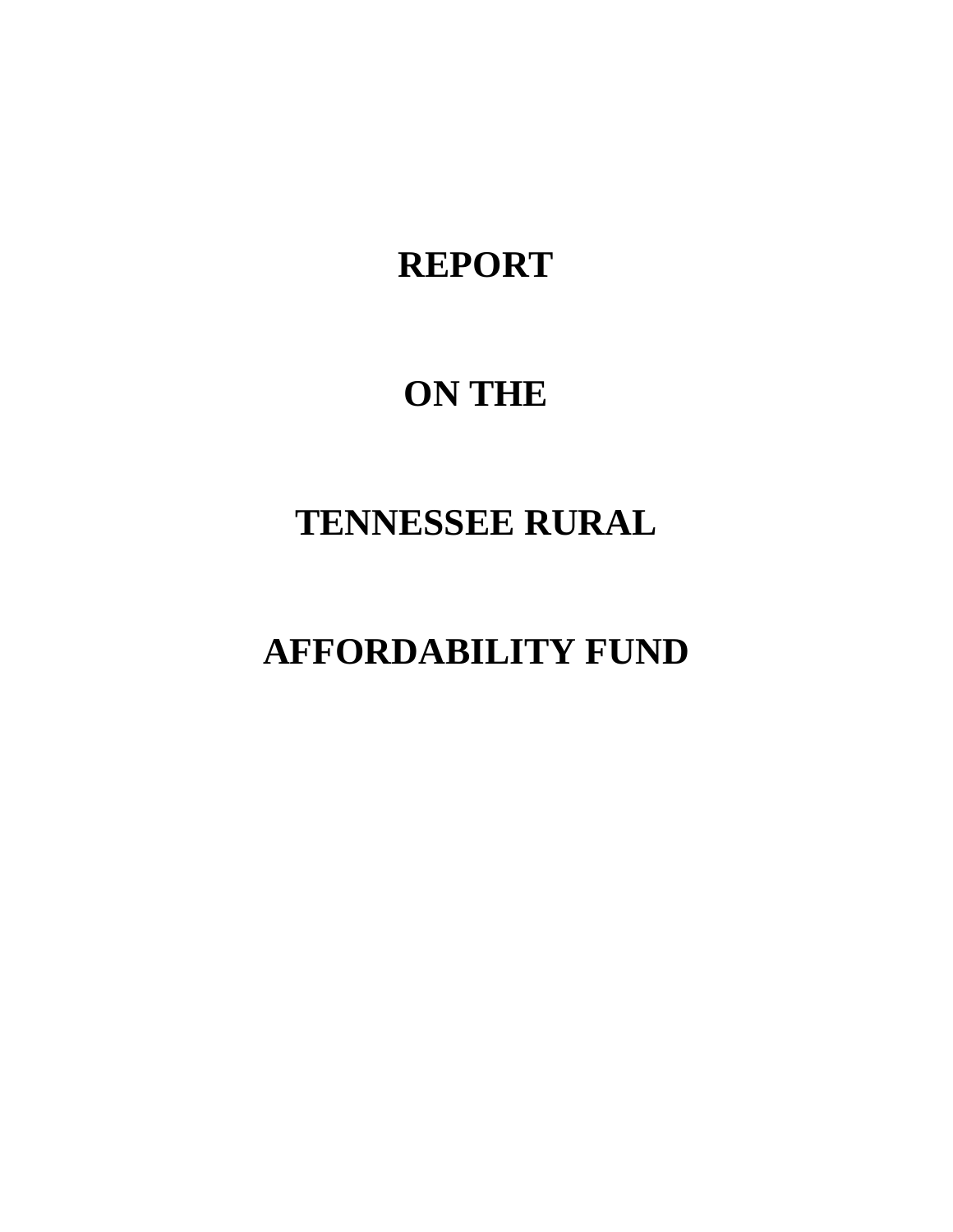#### **EXECUTIVE SUMMARY**

 During the 2008 legislative session, Senate Bill No. 2147 / House Bill No. 2117, was introduced. Subsequently, an amendment was drafted rewriting the bill, deleting sections (b) through (e) in the existing Tennessee Code Annotated, Section 65-5-107, and replacing those sections with language that would require the establishment of the Tennessee Rural Affordability Fund ("TRAF"). This amendment, referred to hereafter as the "proposed legislation" or the "bill" is provided as Attachment A.

 The statutory sections to be deleted by the proposed legislation authorize the Tennessee Regulatory Authority ("TRA" or "Authority") to establish, if found necessary by the TRA, an alternative support mechanism to ensure that all Tennesseans have access to affordable basic telephone service. This policy objective is referred to as universal service. The existing statute that empowers the TRA to meet this policy objective is found in Tennessee Code Annotated, Section 65-5-107. This statute can only be implemented if it is determined "that the alternative will preserve universal service, protect consumer welfare, be fair to all telecommunications service providers, and prevent the unwarranted subsidization of any telecommunications service provider's rates by consumers or by another telecommunications service provider."<sup>[1](#page-1-0)</sup> Further, the existing code sections provide the parameters of any fund, and grant the Authority jurisdiction to monitor and enforce the criteria for such fund.<sup>[2](#page-1-1)</sup> This statute was enacted in 1995 by the General Assembly and has not been implemented by the TRA. Even though the TRA has not seen the need to establish a state universal service fund (USF), there are indications that a major source of

<span id="page-1-1"></span><span id="page-1-0"></span>

<sup>&</sup>lt;sup>1</sup> Tenn. Code Ann. § 65-5-107(b).<br><sup>2</sup> Tenn. Code Ann. § 65-5-107(c).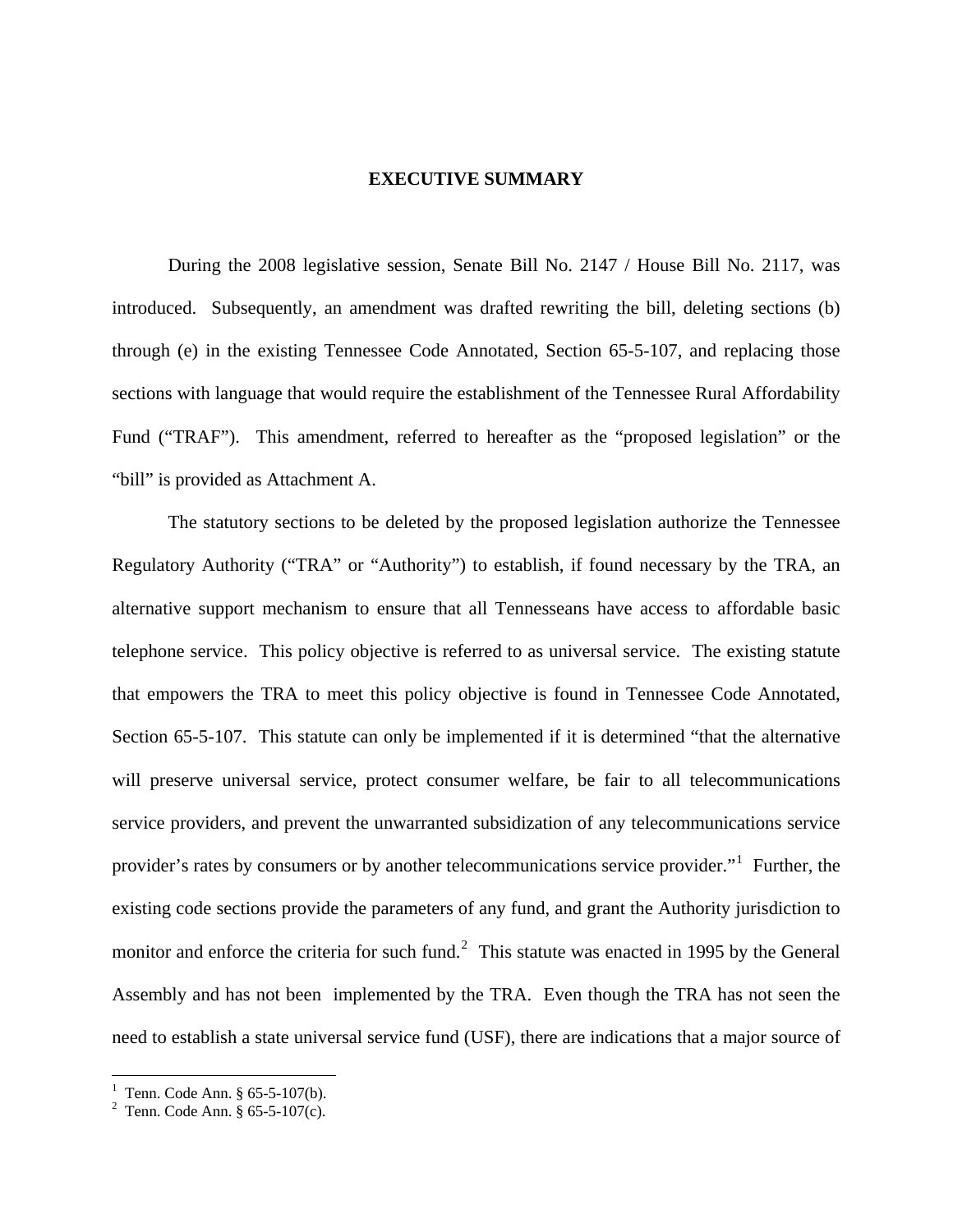revenue that rural telephone companies have depended upon to help maintain affordable rates is rapidly dropping. The revenue stream in jeopardy is referred to as intrastate switched access. The consequences of losing this historical revenue stream could have a significant impact on telephone services in rural areas of the State. The proposed legislation attempts to remedy this problem.

 The proposed TRAF legislation is specific to telephone companies serving the most rural areas of the State [rural incumbent local exchange carriers ("RLECs") and rural telephone Cooperatives] with less than one million (1,000,000) access lines, where it can be argued that competition has been slower to develop. The bill requires these carriers to reduce their intrastate switched access rates<sup>[3](#page-2-0)</sup> to their interstate switched rate levels. The revenue loss resulting from these reductions will be recovered from funds paid into the TRAF. The TRAF is to be funded in a manner similar to the Federal Universal Service Fund, and the Authority is to implement and administer the TRAF.

 On May 19, 2009, Chairman Richard Montgomery of the Utilities and Banking Subcommittee of the House Commerce Committee requested the Authority "study this legislation and make recommendations" to the General Assembly during its 2010 legislation session. Subsequently, Representatives Charles Curtiss and Charles Sargent, Jr. submitted additional questions for the TRA to consider when preparing its report. This Report on the Tennessee Rural Affordability Fund ("Report') is provided in response to the requests of Chairman Montgomery and Representatives Curtiss and Sargent. The Report provides a brief background of access charges and rates and an overview of the proposed legislation.

 $\overline{a}$ 

<span id="page-2-0"></span><sup>&</sup>lt;sup>3</sup> Switched access services are purchased by interexchange carriers from local telephone companies for use of local facilities necessary to complete long distance telephone calls.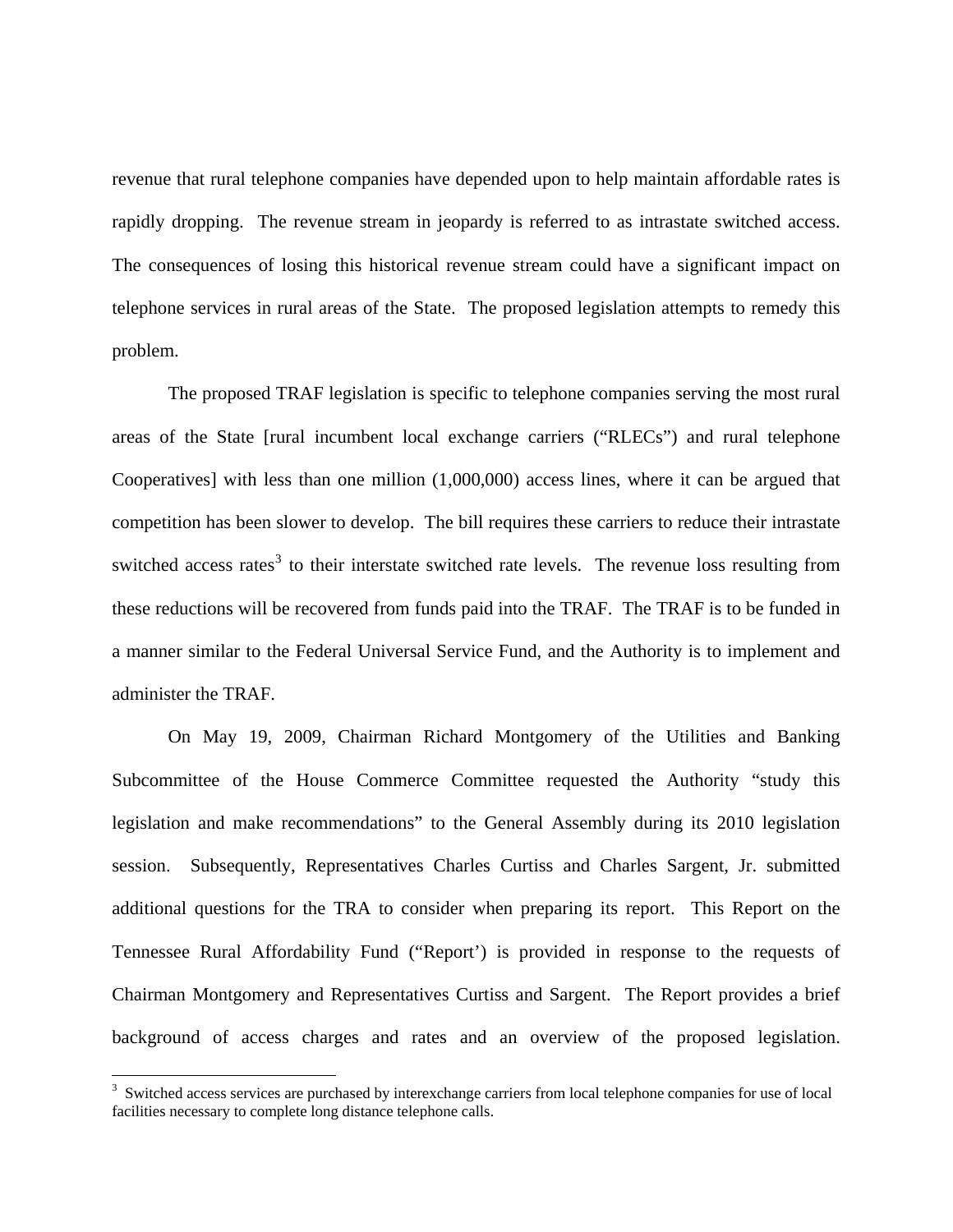Additionally, the Report contains specific recommendations in the event the General Assembly moves forward with consideration of such legislation.

In summary, the Authority recommends that:

- 1. Any funding to support rural broadband deployment should be established as a separate portable fund. The proposed legislation should target keeping local telephone rates affordable;
- 2. No statewide benchmark rate for local telephone service should be established as a litmus test to determine support from TRAF;
- 3. A statutory sunset provision should be incorporated in the proposed legislation with the requirement that the TRA provide a report and recommendation to the legislature before consideration is given to extending the life of the TRAF;
- 4. A statutory provision to cap the size of the TRAF should be established once determined by the TRA. Such a cap will control the growth of the TRAF;
- 5. The language deeming recipients as carriers of last resort should remain. Additionally, the legislation should include provisions that all receiving entities provide certain social and safety services such as Lifeline/Link-up;
- 6. Companies electing Market Regulation under Tenn. Code Ann. § 65-5-109 should not be allowed to draw from the fund. Because a carrier operating pursuant to market regulation can adjust its rates to respond to competition, the need for specific subsidies such as that from the TRAF would become unnecessary. Therefore it is appropriate to cease such TRAF assistance if the carrier elects Market Regulation;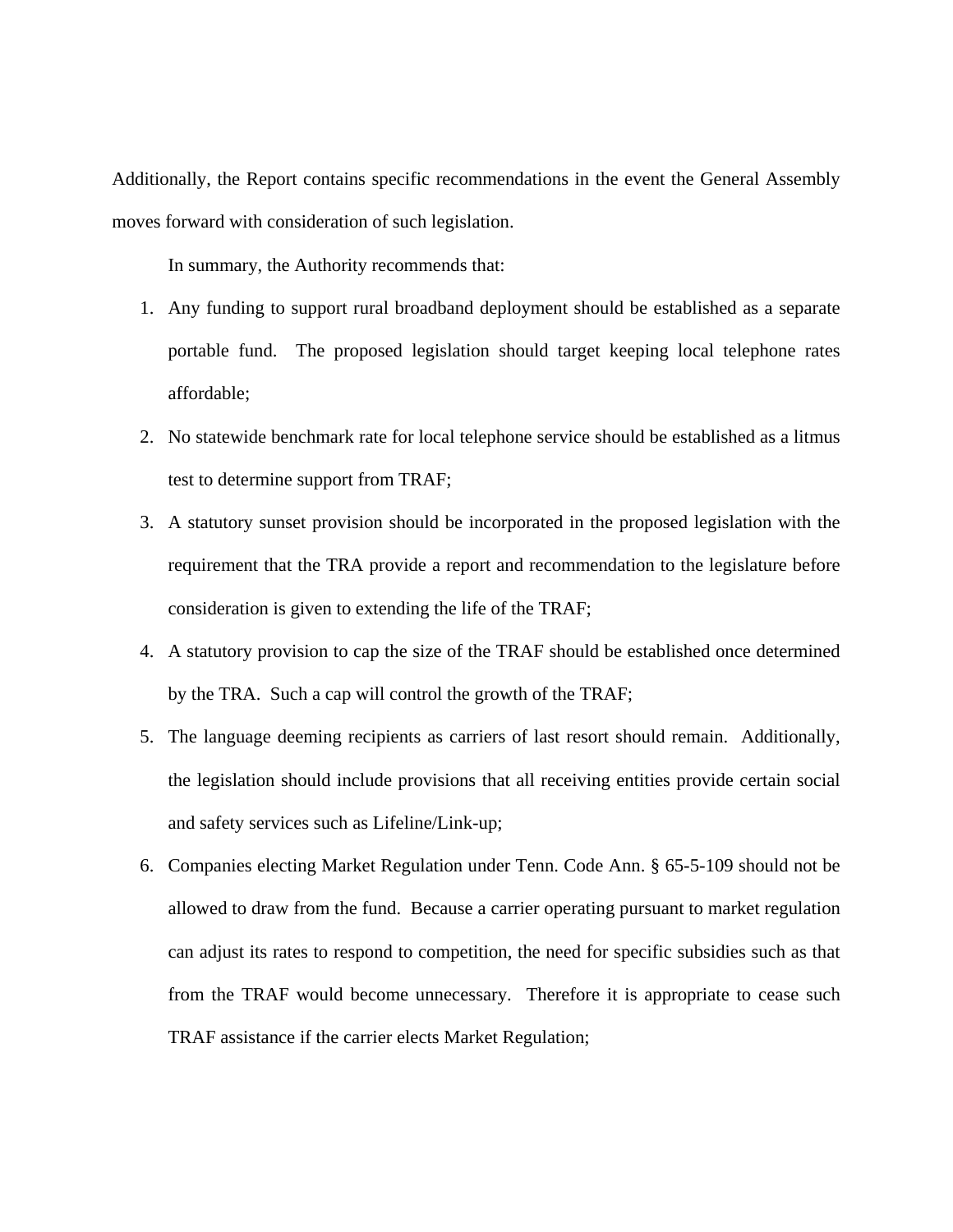- 7. The requirement whereby each provider contributing to the Federal Universal Service Fund must contribute to the TRAF should remain;
- 8. Language should be added empowering the Authority to assess and collect fees and providing the TRA with specific rulemaking authority to establish criteria and procedures for assessing, collecting and dispensing fees, and for monitoring the operation of the TRAF;
- 9. The proposed TRAF language should be added to Tennessee Code Annotated § 65-5-107 with the existing language in Section (b) through (e) remaining in place; and
- 10. The effective date of any legislation enacted should be delayed one year to enable the Authority to adopt rules putting into effect procedures and criteria for operation of the TRAF.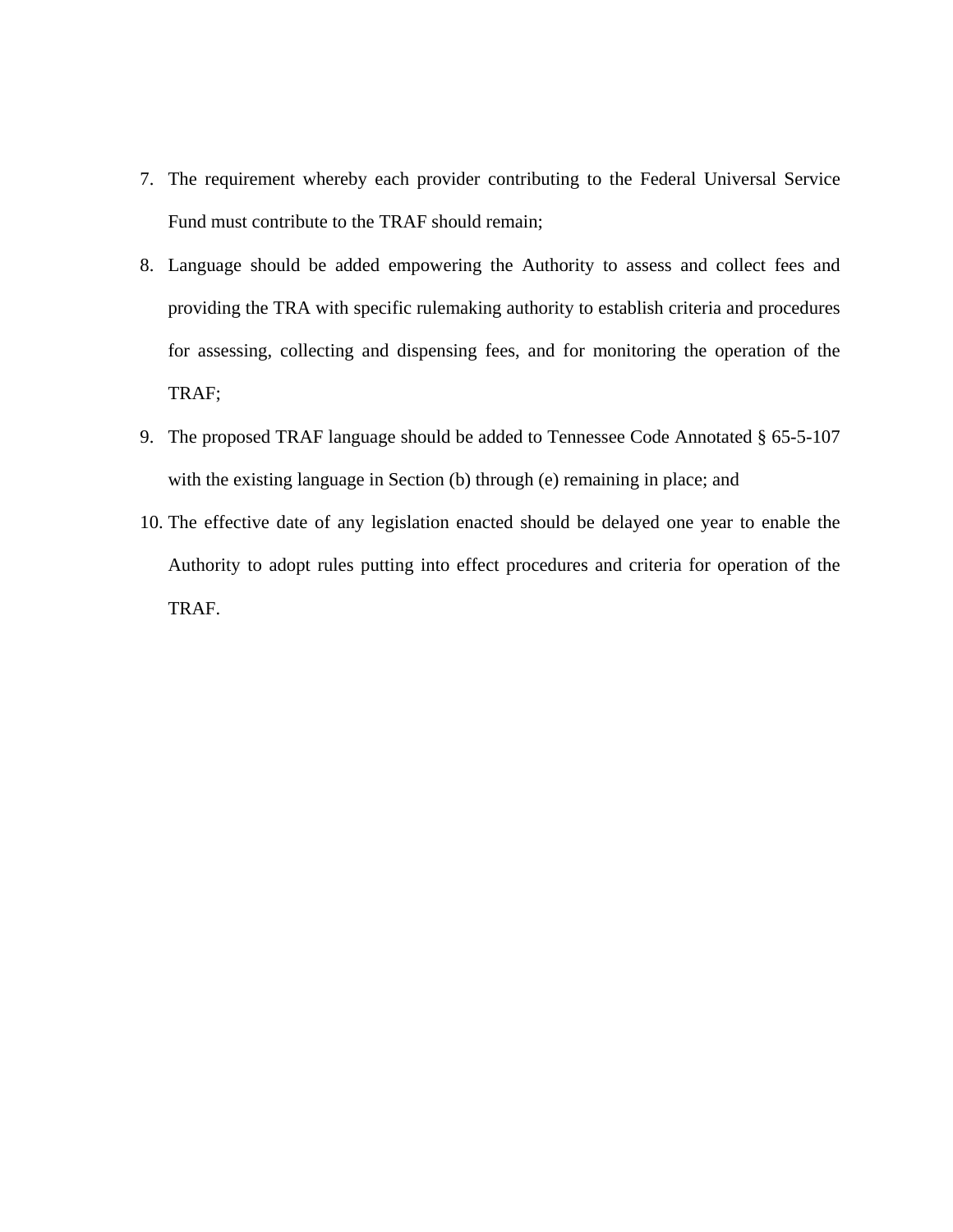# **TABLE OF CONTENTS**

- **A. Background of Access Charges and Local Rates**
- **B. Overview of Tennessee Rural Affordability Fund (TRAF)** 
	- ♦ **Estimated Size of TRAF/Customer Contribution**
	- ♦ **Effects of Establishing the TRAF**
	- ♦ **FCC Access Reform**
	- ♦ **Access Rate Reduction to IXCs**
- **C. Recommendations** 
	- ♦ **Broadband**
	- ♦ **Benchmark Rate/Sunset Provision/Phase-Out**
	- ♦ **Regulatory Accountability**
	- ♦ **Universal Contributions**
	- ♦ **Existing Universal Service Statute**
	- ♦ **Administration/Rulemaking**
- **D. Discussion of Federal Universal Service Fund**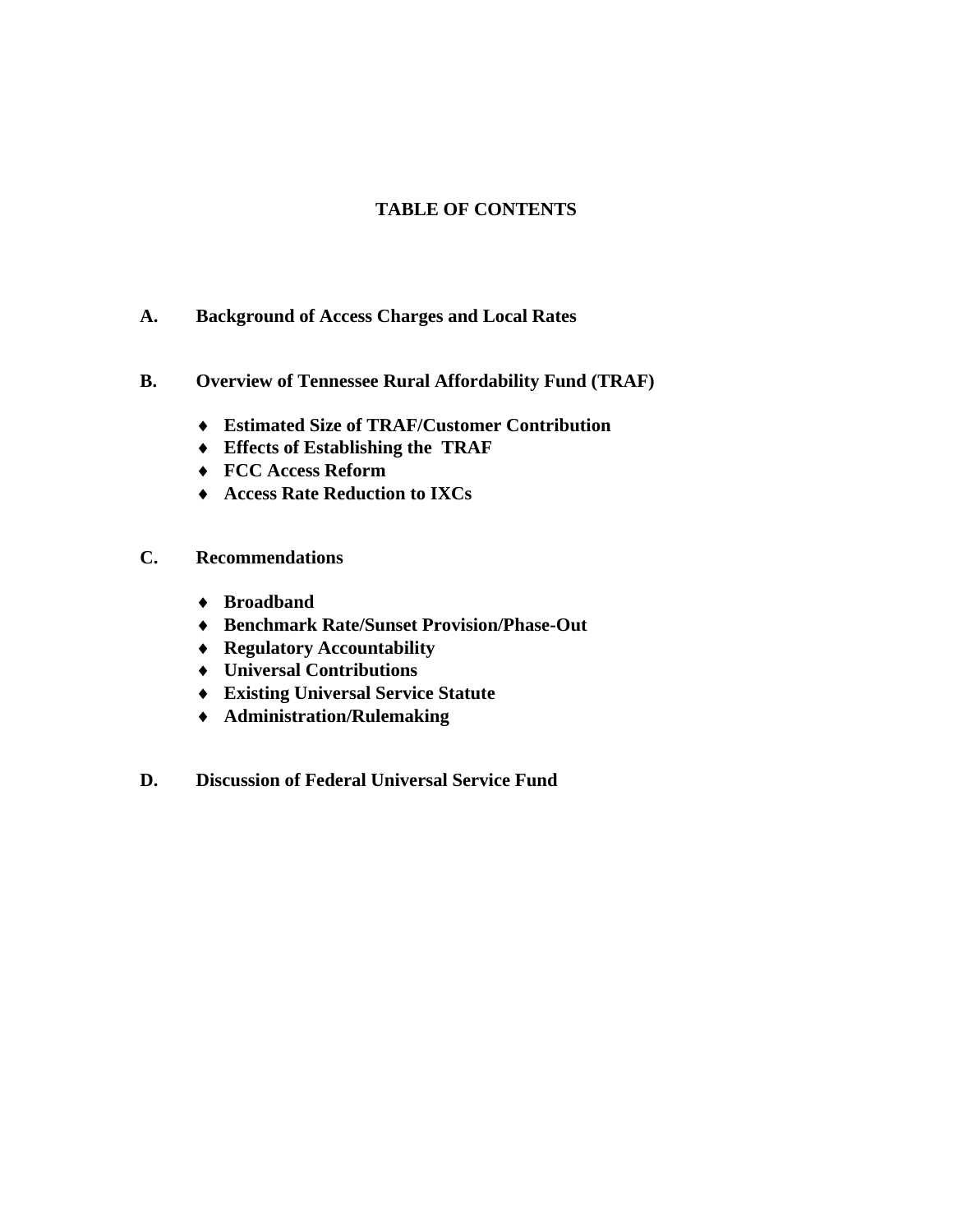### **Introduction**

During the 2008 legislative session, Senate Bill No. 2147/ House Bill No. 2117, was introduced. Subsequently, an amendment was drafted rewriting the bill, deleting sections (b) through (e) in the existing Tennessee Code Annotated, Section 65-5-107, and replacing those sections with language that would require the establishment of the Tennessee Rural Affordability Fund ("TRAF"). This amendment, referred to hereafter as the "proposed legislation" or the "bill" is provided as Attachment A.

 The statutory sections to be deleted by the proposed legislation authorize the Tennessee Regulatory Authority (TRA or Authority) to establish, if found necessary by the TRA, an alternative support mechanism to ensure that all Tennesseans have access to affordable basic telephone service. This policy objective is referred to as universal service. The existing statute that empowers the TRA to meet this policy objective is found in Tennessee Code Annotated, Section 65-5-107. This statute can only be implemented if it is determined "that the alternative will preserve universal service, protect consumer welfare, be fair to all telecommunications service providers, and prevent the unwarranted subsidization of any telecommunications service provider's rates by consumers or by another telecommunications service provider. $i<sup>1</sup>$  $i<sup>1</sup>$  $i<sup>1</sup>$  Further, the existing code sections provide the parameters of any fund and grant the Authority jurisdiction to monitor and enforce the criteria for such fund.<sup>[2](#page-6-1)</sup> This statute was enacted in 1995 by the General Assembly and has not been implemented by the TRA. Even though the TRA has not seen

 $\overline{a}$ 

<sup>&</sup>lt;sup>1</sup> Tenn. Code Ann. § 65-5-107(b).

<span id="page-6-1"></span><span id="page-6-0"></span><sup>&</sup>lt;sup>2</sup> Tenn. Code Ann. § 65-5-107(c).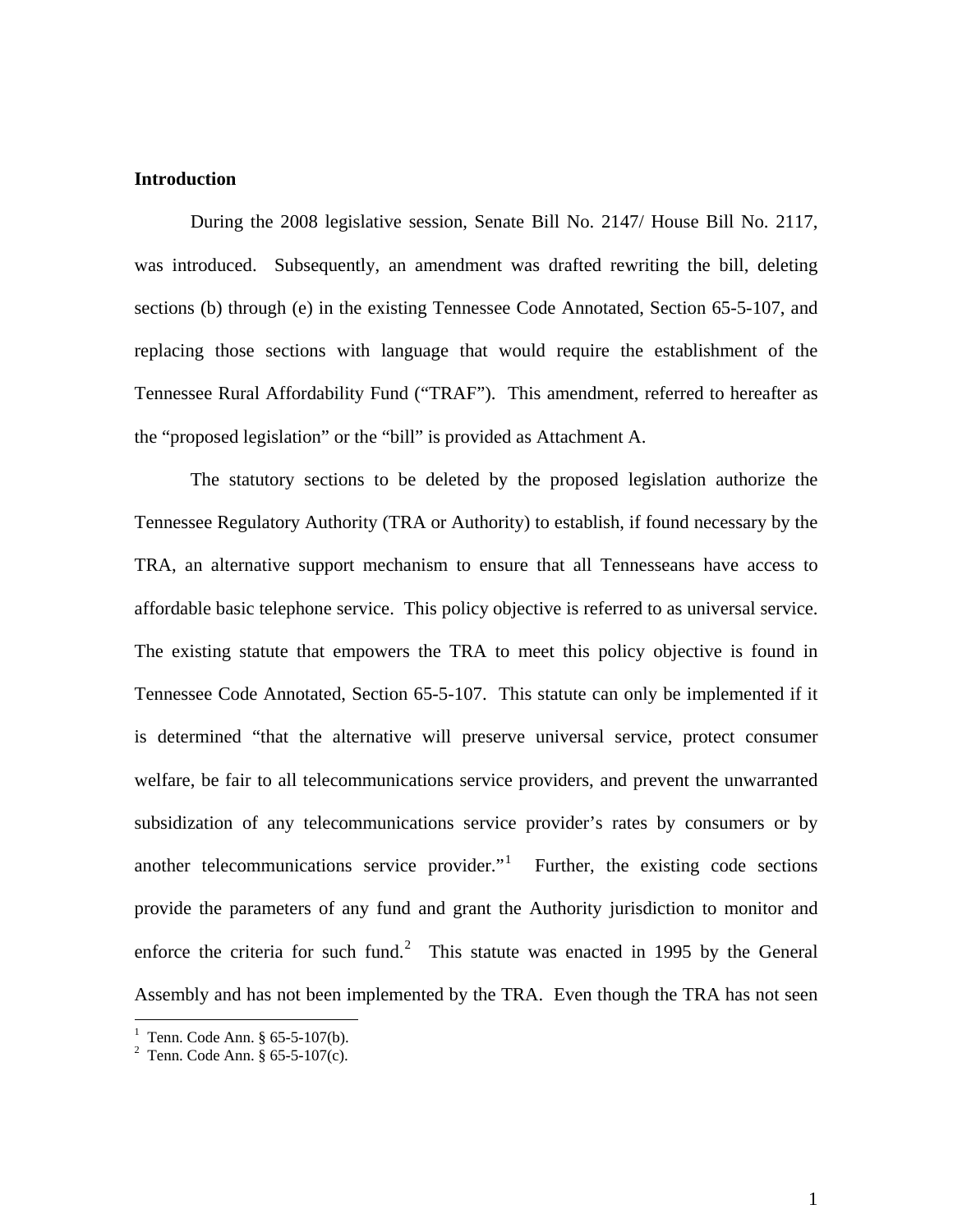the need to establish a state universal service fund (USF), there are indications that a major source of revenue that rural telephone companies have depended upon to help maintain affordable rates is rapidly dropping. The revenue stream in jeopardy is referred to as intrastate switched access. The consequences of losing this historical revenue stream could have a significant impact on telephone services in rural areas of the State. The proposed legislation attempts to remedy this problem.

 The proposed TRAF legislation is specific to telephone companies serving the most rural areas of the State [rural incumbent local exchange carriers ("RLECs") and rural telephone Cooperatives] with less than one million (1,000,000) access lines, where it can be argued that competition has been slower to develop. The bill requires these carriers to reduce their intrastate switched access rates<sup>[3](#page-7-0)</sup> to its interstate switched rate levels. The revenue loss resulting from these reductions will be recovered from funds paid into the TRAF. The TRAF is to be funded in a manner similar to the Federal Universal Service Fund, and the Authority is to implement and administer the TRAF.

 On May 19, 2009, Chairman Richard Montgomery of the Utilities and Banking Subcommittee of the House Commerce Committee requested the Authority "study this legislation and make recommendations" to the General Assembly during its 2010 legislation session. Subsequently, Representatives Charles Curtiss and Charles Sargent, Jr. submitted additional questions for the TRA to consider when preparing its report. This Report on the Tennessee Rural Affordability Fund ("Report') is provided in response to the

 $\overline{a}$ 

<span id="page-7-0"></span><sup>&</sup>lt;sup>3</sup> Switched access services are purchased by interexchange carriers from local telephone companies for use of local facilities necessary to complete long distance telephone calls.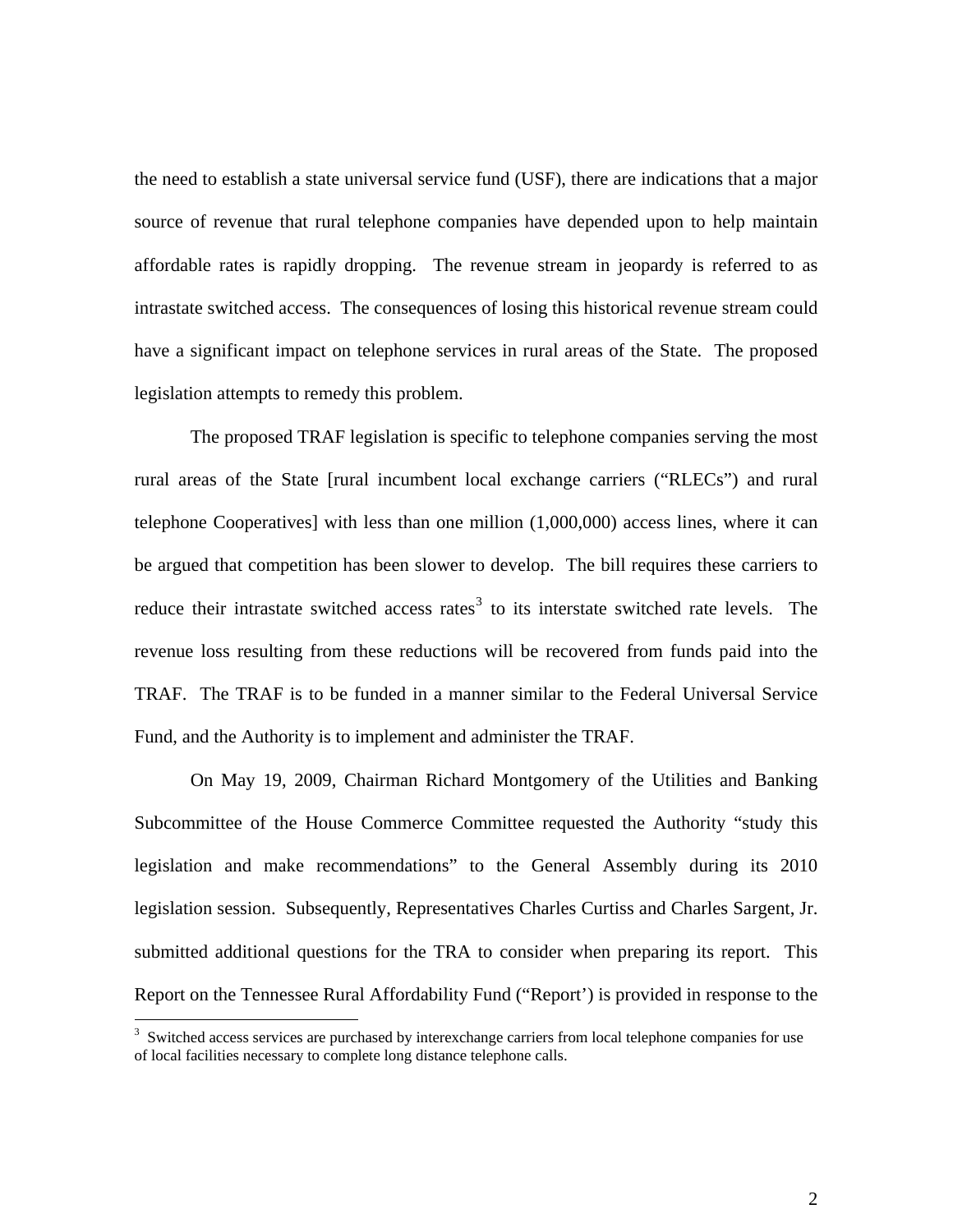request of Chairman Montgomery and Representatives Curtiss and Sargent. The Report provides a brief background of access charges and rates and an overview of the proposed legislation. Additionally, the Report contains specific recommendations in the event the General Assembly moves forward with consideration of such legislation.

#### **A. Background of Switched Access and Local Rates**

 $\overline{a}$ 

When evaluating the proposed legislation it is important to understand the history and relationship between switched access charges and local rates of RLECs and telephone Cooperatives in Tennessee. Although the Authority does not have jurisdiction over the Cooperatives' rates, the following discussion regarding RLEC rates can also be generally applied to telephone Cooperatives.

In order to make residential telephone service available and affordable to all Tennesseans, the Authority and its predecessor agency, the Tennessee Public Service Commission, established and maintained low telephone rates for residential consumers.<sup>[4](#page-8-0)</sup> In order to maintain these low rates, other services provided by RLECs had to be priced above their respective costs in order to subsidize residential consumer rates. Many of the higher rates contained implicit subsidies making them difficult for customers to identify. Switched access, which is a system of rates purchased by interexchange carriers ("IXCs") for use of the local telephone company facilities in completing long distance calls, was one

<span id="page-8-0"></span><sup>&</sup>lt;sup>4</sup> The FCC's most recent report on telephone penetration was issued in August, 2009 and included data through March, 2008; the report states that 92.8 percent of all Tennessee households had telephone service.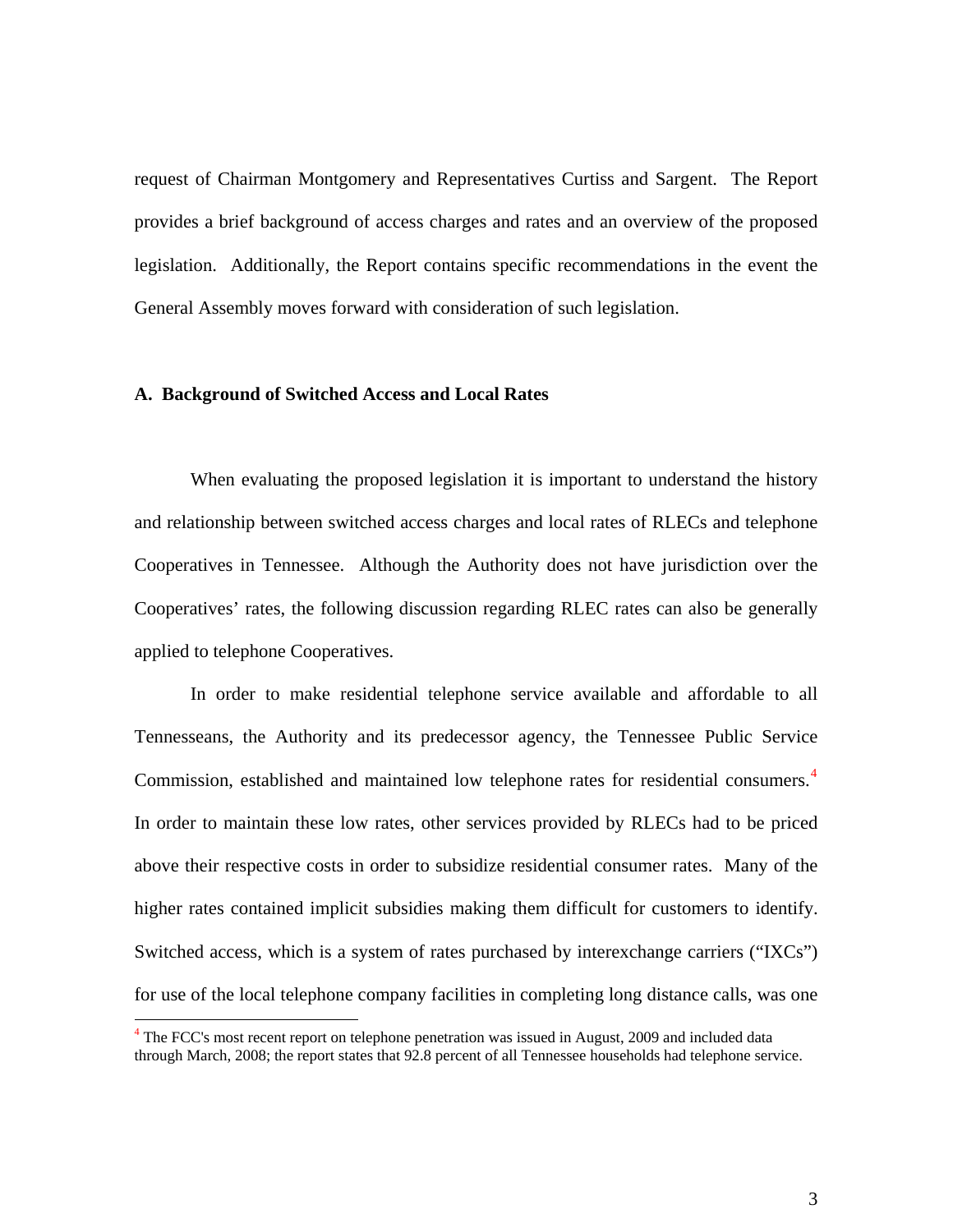such service priced above its related costs so that residential local rates could remain low. This built-in implicit subsidy exists today and is an important factor in local residential rates in Tennessee remaining low. Attachment B contains a list of the current residential rates for the RLECs and telephone Cooperatives with less than one million access lines in Tennessee.

Revenues received from switched access services have historically allowed RLECs and telephone Cooperatives to offer lower rates for residential service. Over the past several years, however, consumers have gained the ability to place long distance calls via wireless, Voice over Internet Protocol ("VoIP") and other technologies – technologies capable of completing calls without using the switched networks of local telephone companies or, at least, can avoid the use of part of the network. Further, the number of wired access lines for RLECs has declined with the advent of these technologies. Accordingly, the levels of switched access minutes and associated revenues have declined, thereby reducing the amount of revenues that flow to support local residential rates.

Moreover, like many other telephone companies, rural providers face challenges from competitors, technological changes and changes in consumer preferences. Unlike larger telephone companies with a higher concentration or density of customer base, RLECs and Cooperatives generally do not have as diverse a set of revenue streams to offset potential revenue losses. Rural providers also operate in areas with a cost generally higher than that of the urban areas. The combination of factors threatening their revenue streams, coupled with higher service costs, potentially endanger the financial stability of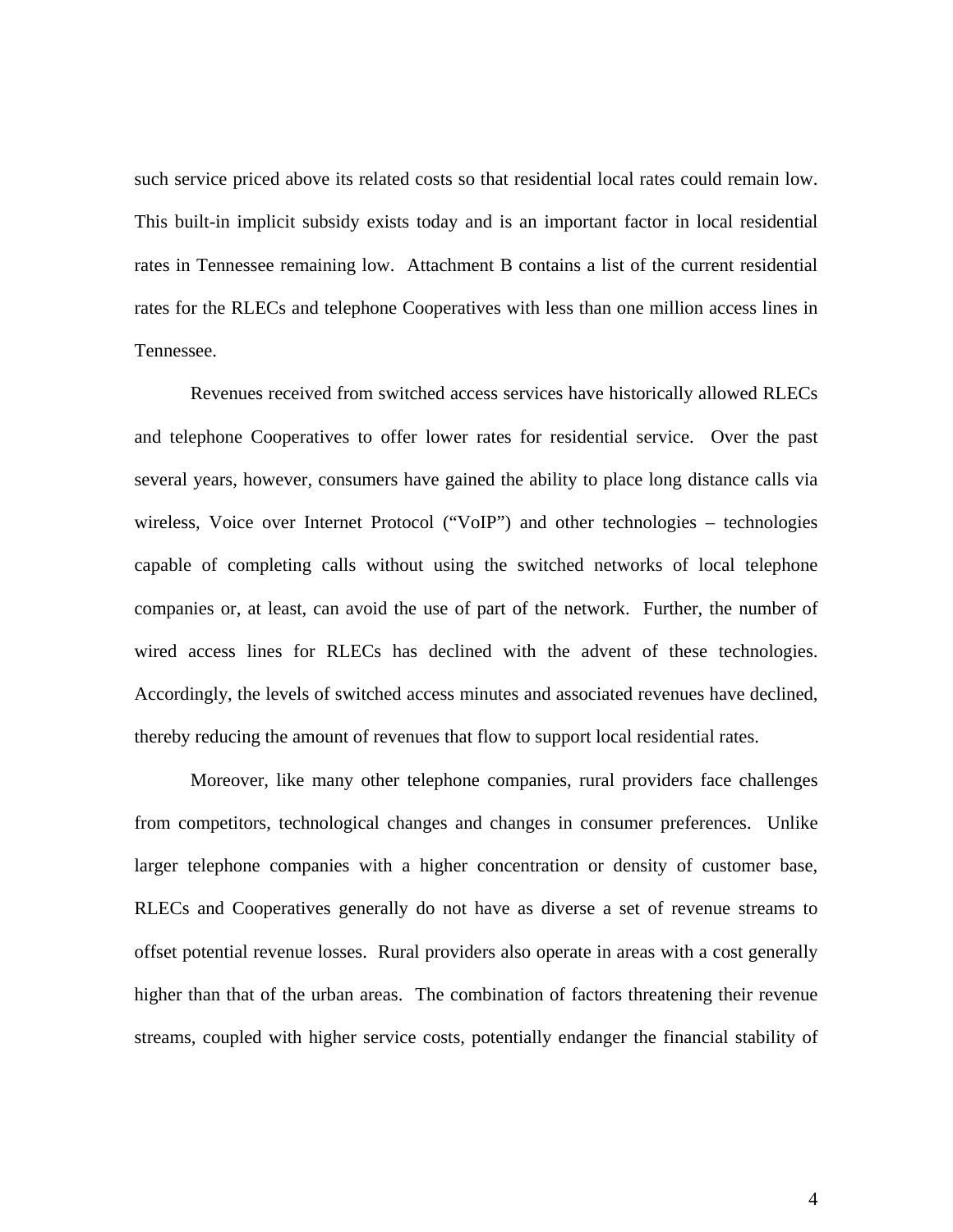RLECs and Cooperatives, which in some instances are the only facilities-based wireline providers in their rural service areas.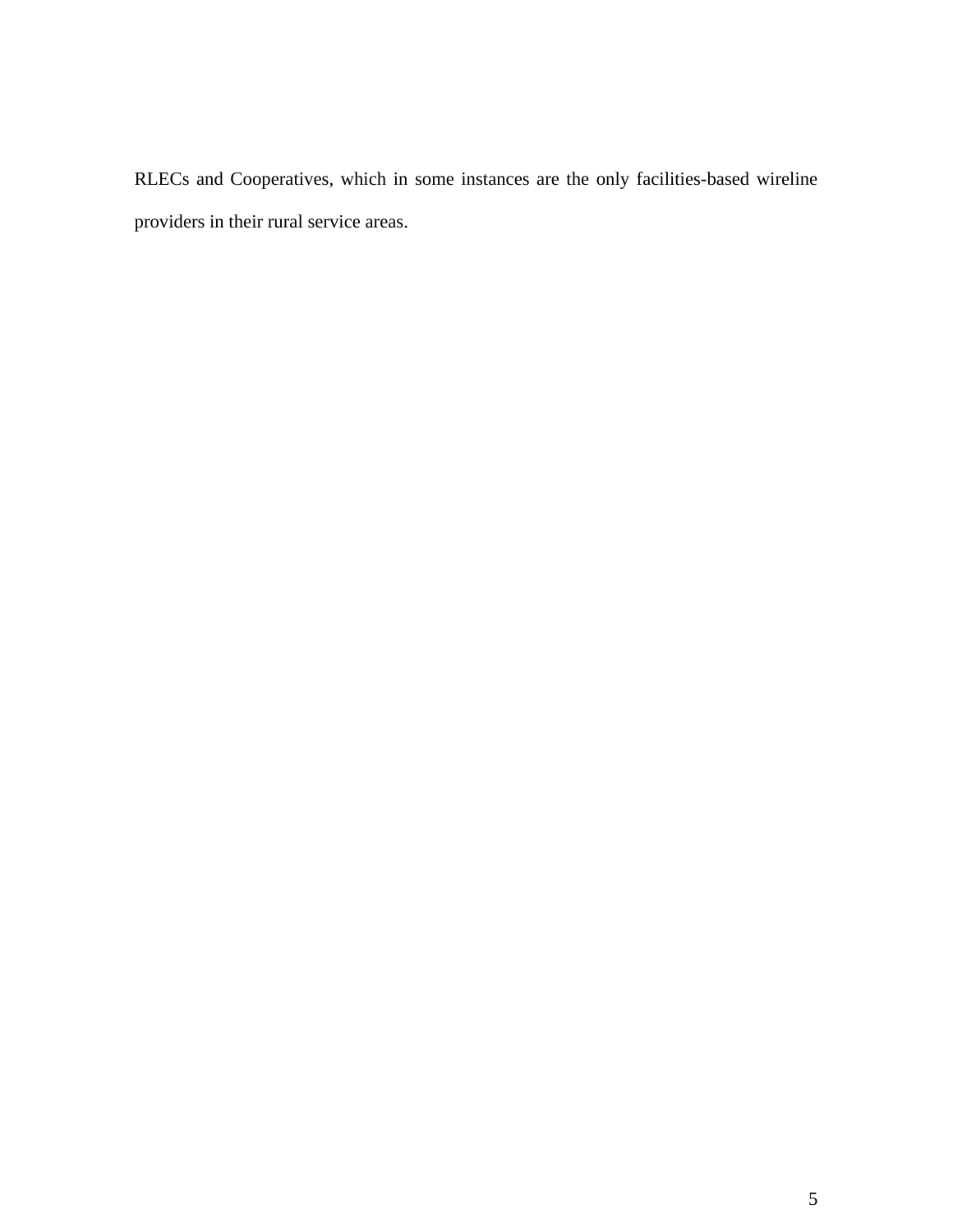#### **A. Overview of the Tennessee Rural Affordability Fund (TRAF)**

Two of the basic revenue streams that RLECs depend upon to maintain affordable local rates are switched access revenues and monthly rates for local service. Loss or substantial decline of either revenue source can put in jeopardy the present price of residential services. The creation of the TRAF recognizes the fact that switched access revenues and the cash flow they provide are declining and are likely to continue to erode; in fact, the number of billed switched access minutes for RLECs has declined 29% since 2004 (see attachment C for a list of RLEC billed intrastate switched access minutes from 2004 through 2008). The TRAF provides a reasonable means to lessen this impending financial impact on RLECs and Cooperatives. Specifically, the TRAF would remove a large portion of the existing implicit subsidy in intrastate switched access rates by reducing the rates to the interstate switched access rate levels. To make up for this revenue loss, however, a fund will be created essentially equal to the total amount of access revenues lost by the RLECs and telephone Cooperatives collectively. As written, the proposed legislation requires that contributors to this new fund consist of all providers of voice communications in Tennessee, including competitive local exchange companies (CLECs), cable providers, VoIP providers, resellers of local service and wireline telephone companies themselves. Contributions would be based either upon a percentage of total intrastate revenues or a fee per working telephone number. In turn, RLECs and Cooperatives would draw monies from this fund to make up for their lost switched access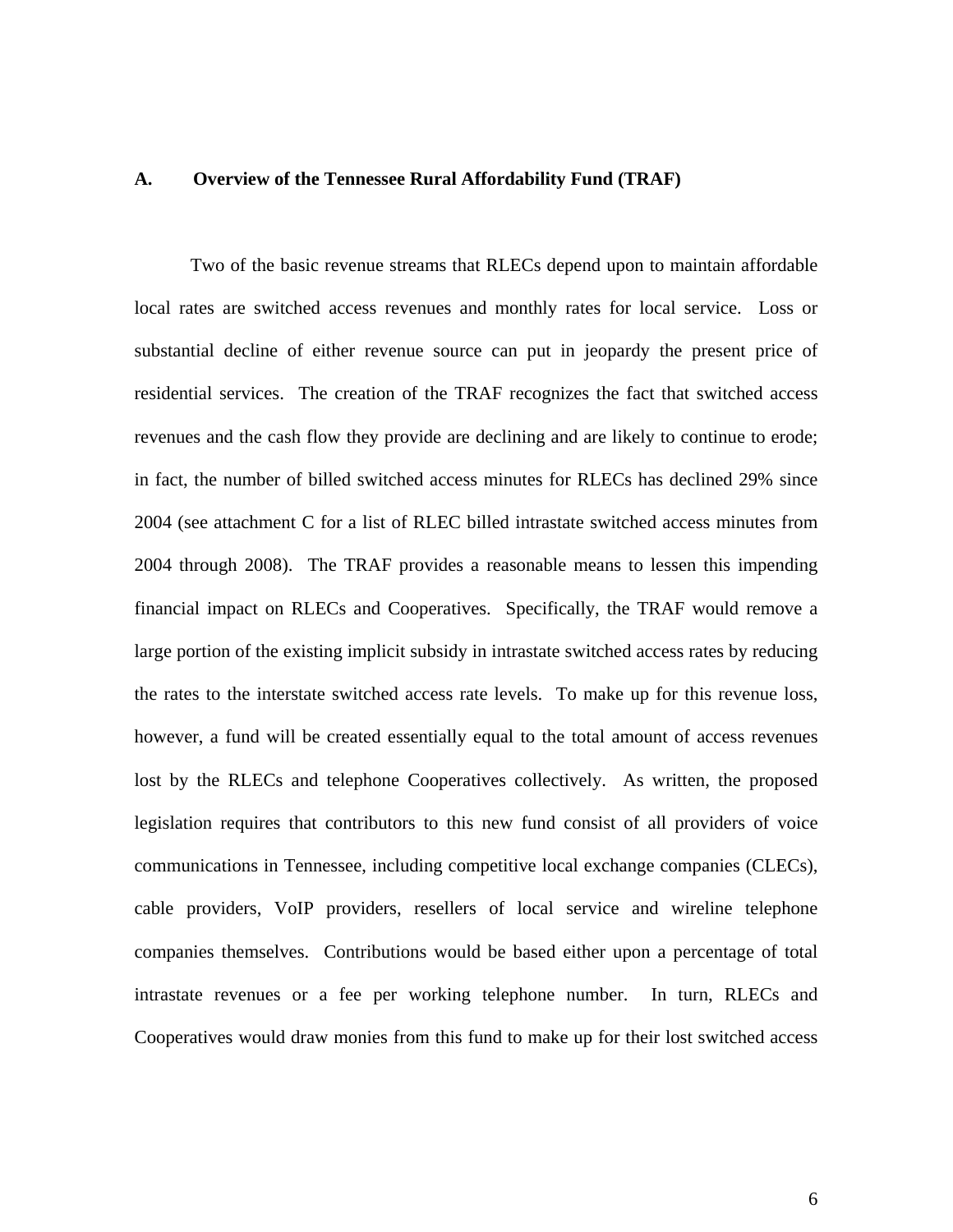revenues. The practice of collecting funds from this broad base of carriers is analogous to that used by the Federal Communications Commission ("FCC") in administering the Federal Universal Service Fund.

In other words, the existing revenues received from switched access charges once paid by IXCs for aid in maintaining low residential rates would be replaced by a system of funding to be recovered from all providers of communications services in Tennessee. Carriers paying into this fund would be able to recover their contributions through a line item surcharge on consumer bills. The Authority would administer and oversee all aspects of fund assessments, collections and disbursements.

#### Size of Fund and Customer Charge

 $\overline{a}$ 

Based upon information available to the Authority, along with an analysis of interstate switched access rates, it is estimated that the initial size of the fund would be approximately  $$20 - 25$  $$20 - 25$  million dollars.<sup>5</sup> Using this approximate size of the fund and the number of telephone lines in Tennessee based upon the latest FCC data, consumers could expect to see a line item surcharge of approximately \$0.20 to \$.25 per month on their monthly bills for communications services. As stated above, RLECs and telephone Cooperatives would draw monies from the fund; the amounts would vary by carrier, and it is estimated that individual RLECs would receive anywhere from \$0.50 per residential line to over \$29 per residential line on a monthly basis. The variation of the reimbursement

<span id="page-12-0"></span><sup>&</sup>lt;sup>5</sup> The Authority does not have available data from telephone Cooperatives regarding the effect of reducing access rates; therefore, this amount approximates the need of these carriers.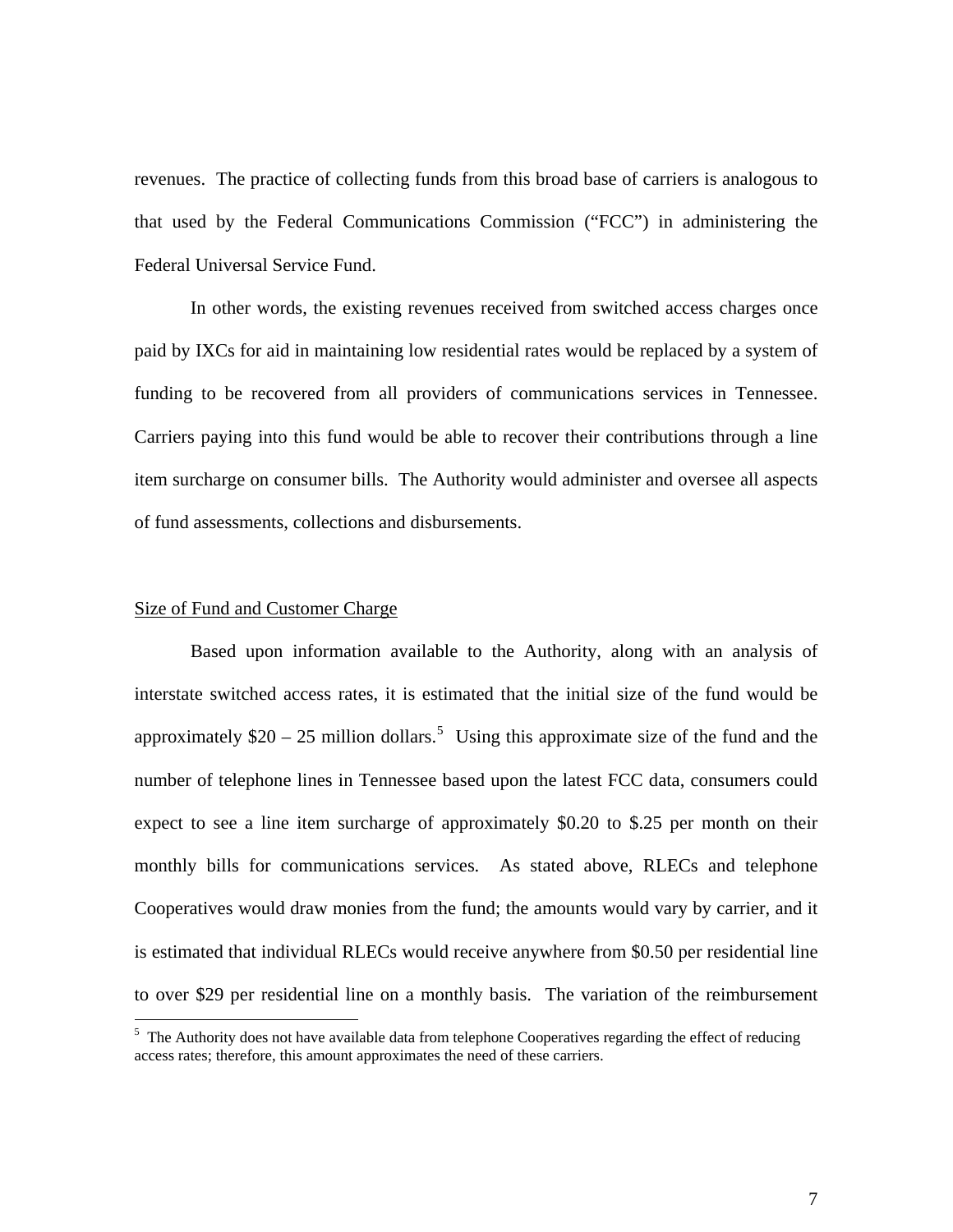rate depends upon several factors, including the switched access rates charged by individual RLECs, the amount of switched access minutes and the number of residential lines. Attachment D shows the approximate residential per line amount and total annual payment to be received by each RLEC.<sup>[6](#page-13-0)</sup>

#### Effects of Establishing the TRAF

 $\overline{a}$ 

The TRAF would provide necessary financial stability to the RLECs and telephone Cooperatives by requiring an explicit subsidy (rather than implicit subsidy) flow from all communications providers in Tennessee to these rural carriers, instead of placing the financial burden of loss of access revenues entirely on the customers of the RLECs and telephone Cooperatives. This explicit subsidy should, in theory, allow rural carriers to maintain rates and quality of service at their current levels and thus aid in maintaining the goal of universal service. The proposed legislation, however, does not provide for a determination as to whether a continued subsidy would be necessary to ensure affordable rates. In response to Authority data requests, some potential contributors to the TRAF expressed the need to evaluate the RLECs' earnings prior to establishing this funding mechanism. Although current revenue streams from switched access continue to decline, local rates for RLECs and telephone Cooperatives have remained affordable, and only one RLEC in the past twenty years has petitioned the Authority for a general rate increase. While there can be many explanations for not filing for a rate increase, it does not

<span id="page-13-0"></span><sup>&</sup>lt;sup>6</sup> The Authority does not have sufficient data from the telephone Cooperatives to calculate amounts for telephone Cooperatives.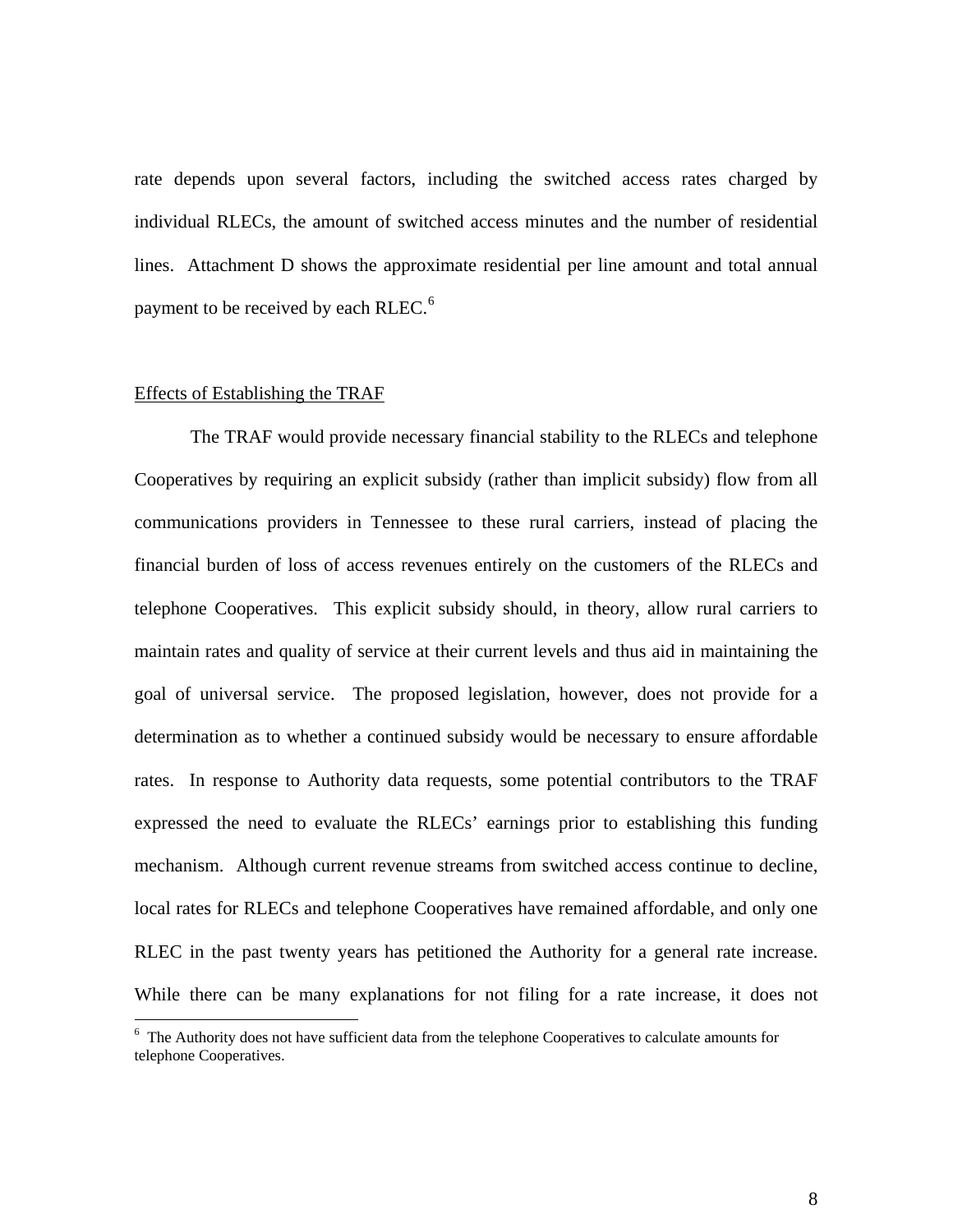necessarily mean that the financial condition of a company is healthy. In fact, there are examples across the nation where large incumbent telephone carriers are selling off their rural exchanges. At least one of these acquisitions has resulted in the purchasing carrier filing for bankruptcy. Moreover, in Tennessee, there is some evidence that the decline of access revenues may be impacting the earnings of RLECs. In financial reports submitted to the TRA, 12 (twelve) out of 15 (fifteen) RLECs indicate they did not earn their authorized rate of return for the latest twelve  $(12)$  months.<sup>[7](#page-14-0)</sup>

It is important to note that the TRAF is distinctly different in scope and application from a traditional universal service fund, as envisioned by the existing statute. The revenue stream created by the TRAF should not be confused with universal service support, because the subsidy established by the TRAF is not designated to provide specific support for local rates and does not offer portable support to all carriers providing local service. This limited availability of subsidies for local rates is one of the primary differences between the proposed TRAF legislation and the general manner in which a Universal Service Fund ("USF") normally operates. Through a USF, subsidies are provided to any and all providers of local service in an area that is generally designated as a high cost area. In this manner, competition is encouraged in high cost areas, which most often are rural areas. As such, universal service is funded and preserved regardless of the carrier providing service in the area. One weakness of the USF strategy is the potential growth of the fund due to the subsidy being available to all comers. The design of the

<span id="page-14-0"></span><sup>&</sup>lt;sup>7</sup> Based upon monthly and quarterly reports filed with the TRA.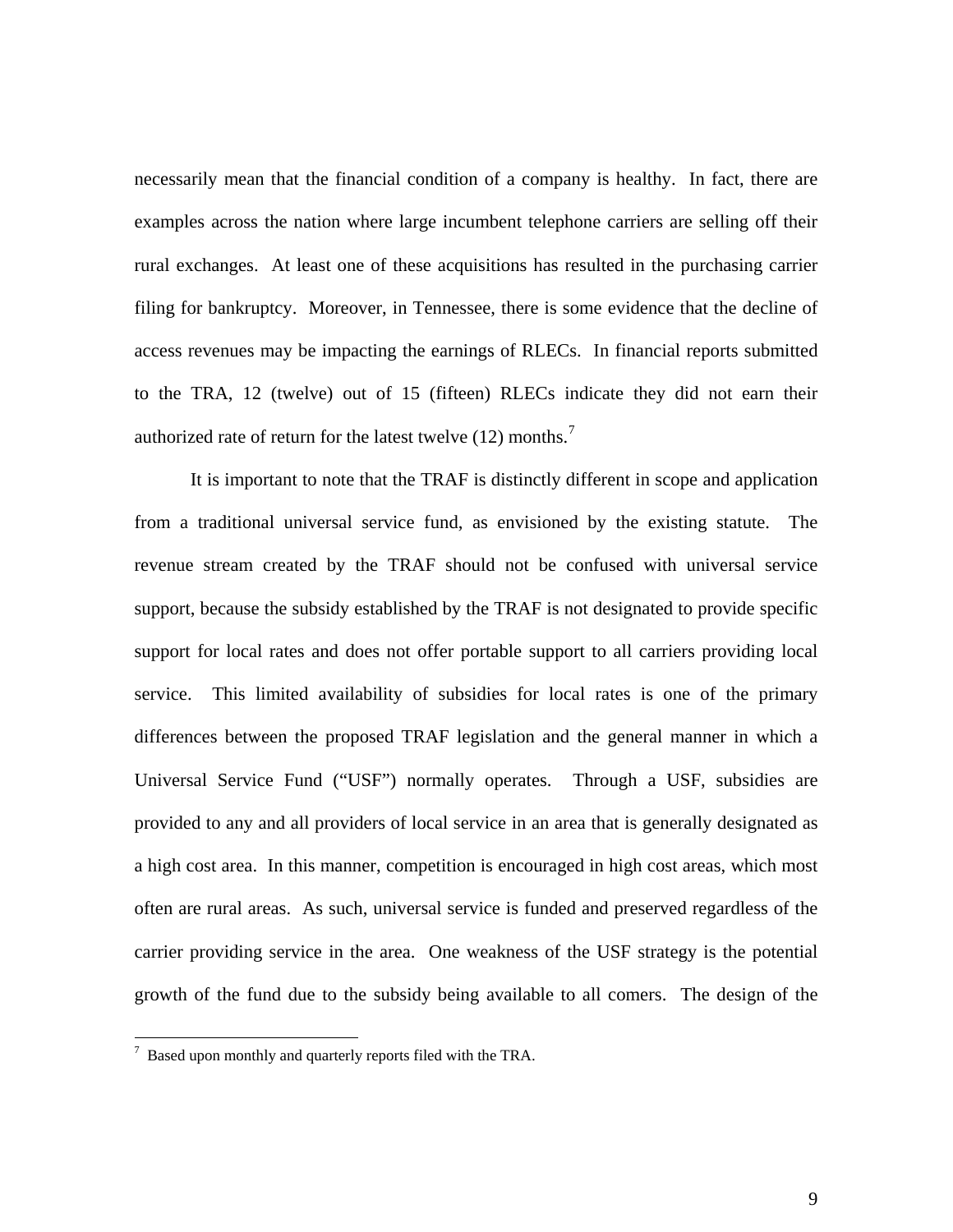TRAF, on the contrary, is more likely to keep the size of the fund smaller by limiting those who can tap into the fund. Clearly, the TRAF should not be viewed as a USF, but rather as a replacement revenue-neutral stream flowing to RLECs and telephone Cooperatives to strengthen them financially in return for their continuing status as carriers of last resort, as well as a means by which these carriers may maintain affordable rates. Clearly, the TRAF is more of a revenue stabilizer for rural carriers which should work to complement the goal of universal service. The Authority believes that institution of a TRAF is likely to delay the need for a state Universal Service Fund for recipients of the TRAF.

Although the TRAF should allow rural companies to maintain local rates and service quality at their current levels, there is a trade off. The TRAF could also make it more difficult for competition to emerge and evolve in rural areas because competitors offering local service would not receive the benefit of a consistent revenue stream. Accordingly, competition in certain areas could be impeded where one utility must compete for the same service with another utility (the RLEC or telephone Cooperative) receiving a subsidy. Of course, unlike RLECs and Cooperatives, competitors have no obligation to serve all customers in areas they enter and often refuse to expend the capital to serve the most rural, low density areas of the State. This is why there is a need for a financially stable carrier of last resort.

There are alternatives to establishing the TRAF if reductions to intrastate switched access rates are mandated. One option is to increase local telephone rates. A carrier under the Authority's jurisdiction that is experiencing a loss in access revenues can always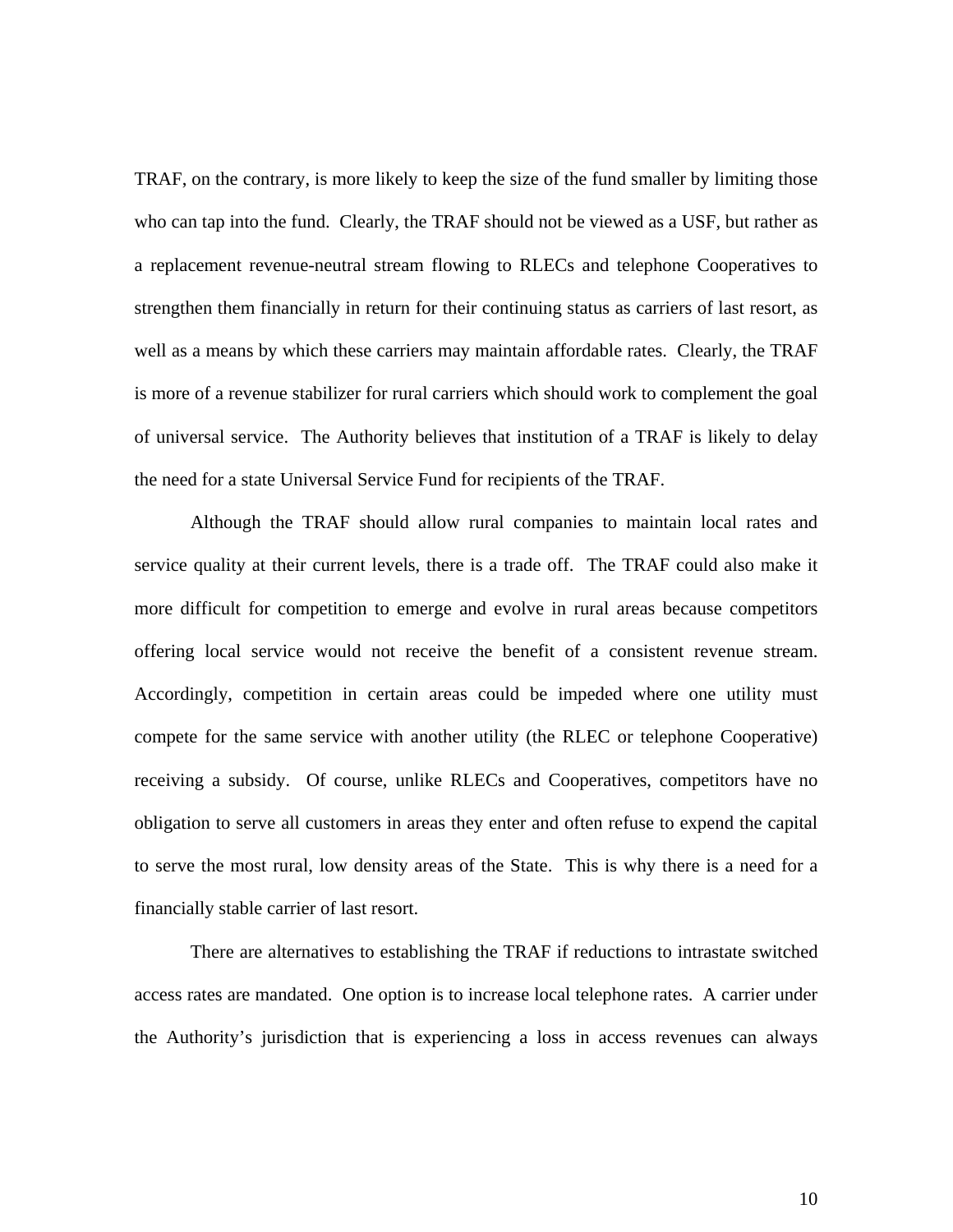petition the Authority to increase rates if the lost revenues result in the carrier not earning a fair rate of return. Our analysis indicates that the loss of RLEC revenue from reducing intrastate switched access rates to the interstate level ranges from \$0.51 to \$29.14 per month per residential line. (See Attachment E) The boards of telephone Cooperatives can vote to increase local rates. Such action, however, could result in local residential rates increasing to a level which might bring into question the affordability of rates and running counter to the goal of universal service. The proposed legislation, however, does not address the affordability of local rates nor does it provide a test to determine whether local rates are affordable.

To aid in maintaining affordable residential rates, RLECs and telephone Cooperatives have the ability to receive revenues from the Federal Universal Service Fund to help cover the cost of local service. To receive this revenue, a telecommunications service company must apply for, and be designated as an eligible telecommunications carrier ("ETC"). Typically, the FCC grants designation for carriers not regulated by the state and the Authority grants designation for the state-regulated carriers. Since 1997, the Authority has designated all rural companies, including telephone Cooperatives and the RLECs, as ETCs.

Specifically, all ETC designated companies must annually certify either directly to the FCC or through the Authority that they are using the federal universal service subsidies in the manner prescribed by federal regulation. This attestation ensures a certain degree of regulatory accountability. In addition, as a part of that certification, the Authority must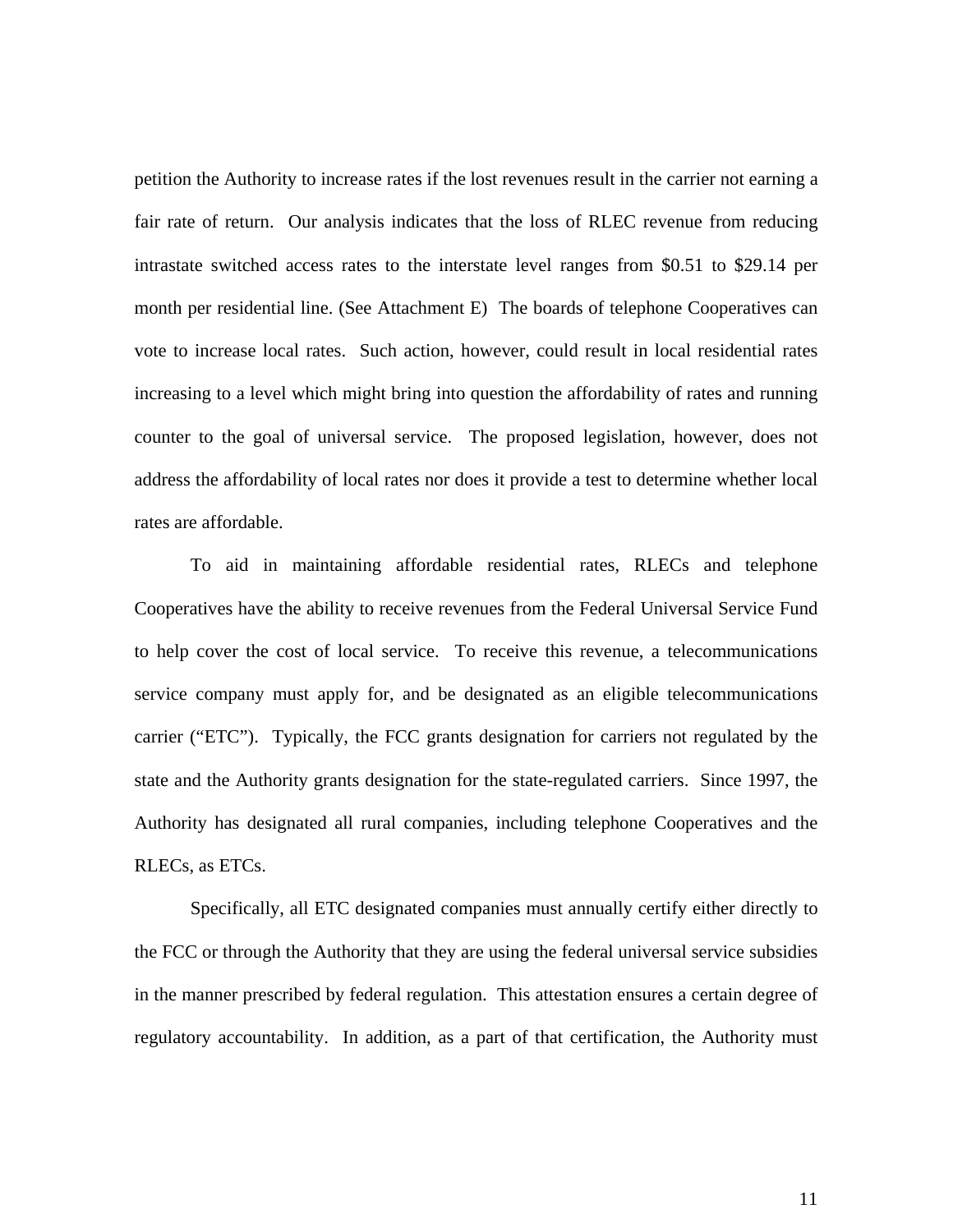certify that the rural rates charged by the ILEC are deemed affordable and reasonable and generally comparable to the national benchmark rural rate. To assist the states in making the comparison of rural rates, the FCC adopted a rate benchmark of two standard deviations above the average urban rate in an annual publication called the *Reference Book.* This "safe harbor" or benchmark is used by states to make the reasonable rural rate determination. To ascertain whether rural residential rates are affordable, the Authority compares Tennessee's rural residential rates to the highest residential rates charged by the state's largest non-rural carrier, BellSouth Telecommunications, Inc. d/b/a AT&T Tennessee ("AT&T").

Additionally, the Authority reviews other relevant factors to determine whether rural residential rates charged by non-rural carriers are reasonably comparable. This review includes service standards, the availability of toll free county-wide calling and access to expanded calling areas. The Authority continues to evaluate the affordability of residential local rates and carrier-of-last resort obligations in Tennessee under the current statutory provision contained in Tenn. Code Ann. § 65-5-107. This statute, unlike the proposed legislation, provides the Authority with the ability to create a universal service fund in case the affordability of local residential service is threatened. While we believe the creation of the TRAF may postpone the need for a more costly state universal service fund, it is important to not remove the universal service provision from existing state law. Accordingly, the Authority maintains that even if the proposed legislation is adopted and the TRAF is created, the existing statutes relating to universal service should be retained as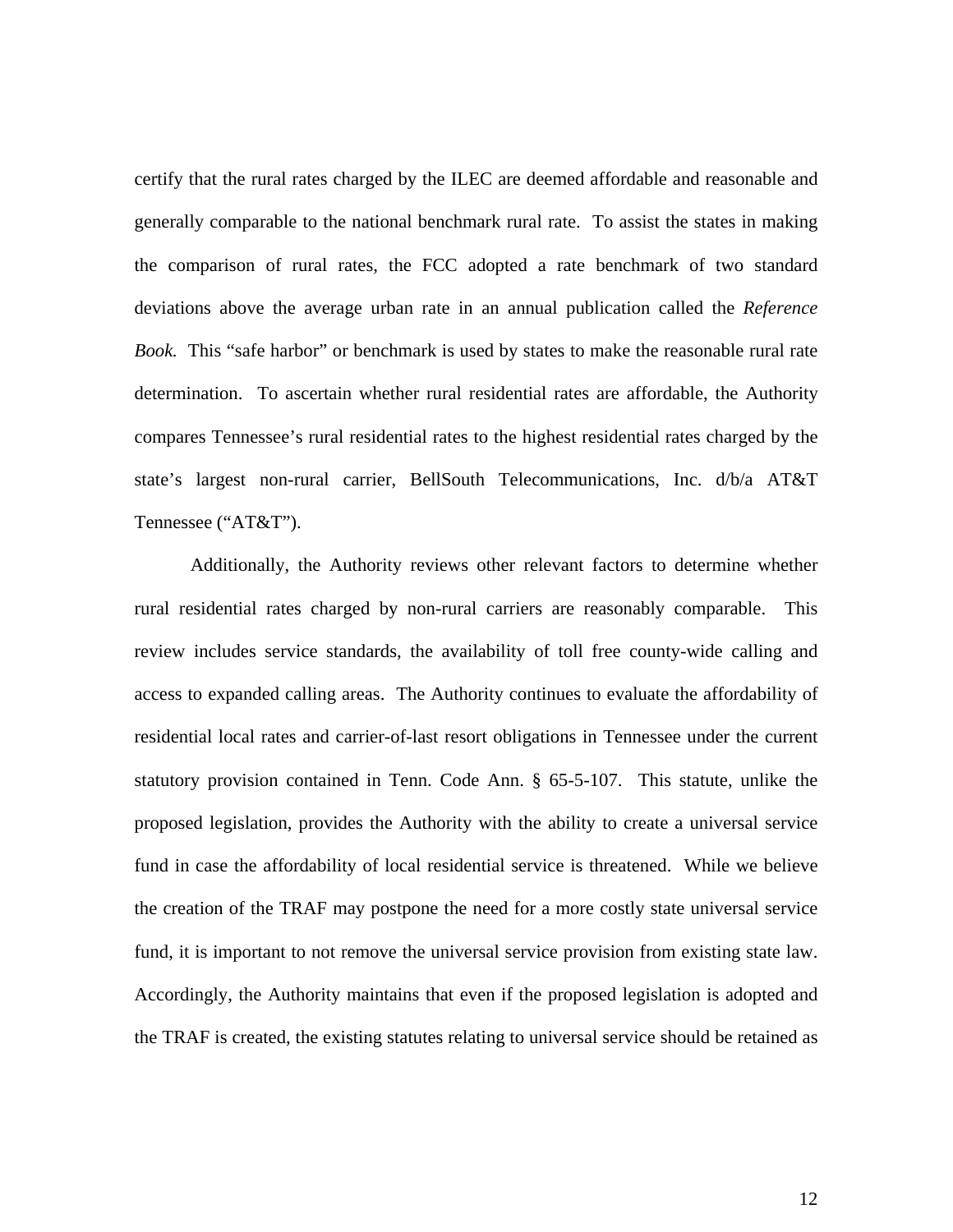a backstop to ensure the continued affordability of residential local rates throughout Tennessee.

#### FCC Access Reform

Access rates charged to carriers, and ultimately to consumers, come in the form of interstate and intrastate. The FCC has exclusive jurisdiction of interstate access rates and has already moved to drop this rate. When it reduced the interstate access rates, it compensated the local telephone companies by making the implicit revenue stream formerly contained in access rates explicit via a line item on consumers' bills. This approach is identical to the approach of the proposed legislation The FCC is considering additional alternatives for access charge reform. Primarily, the FCC is considering a mandate that would require that all local telephone companies reduce their switched access rates. How this revenue would be made up is not clear. If such a reduction is mandated for intrastate access, the local companies that depend on switched access revenues as a source of revenues to maintain current residential telephone rates may be forced to increase local residential rates in order to earn a fair rate of return. The establishment of the TRAF could serve as a helpful mechanism to have in place in case the FCC mandates such drastic switched access reductions. The TRAF can better prepare RLECs and telephone Cooperatives to cope with such a change.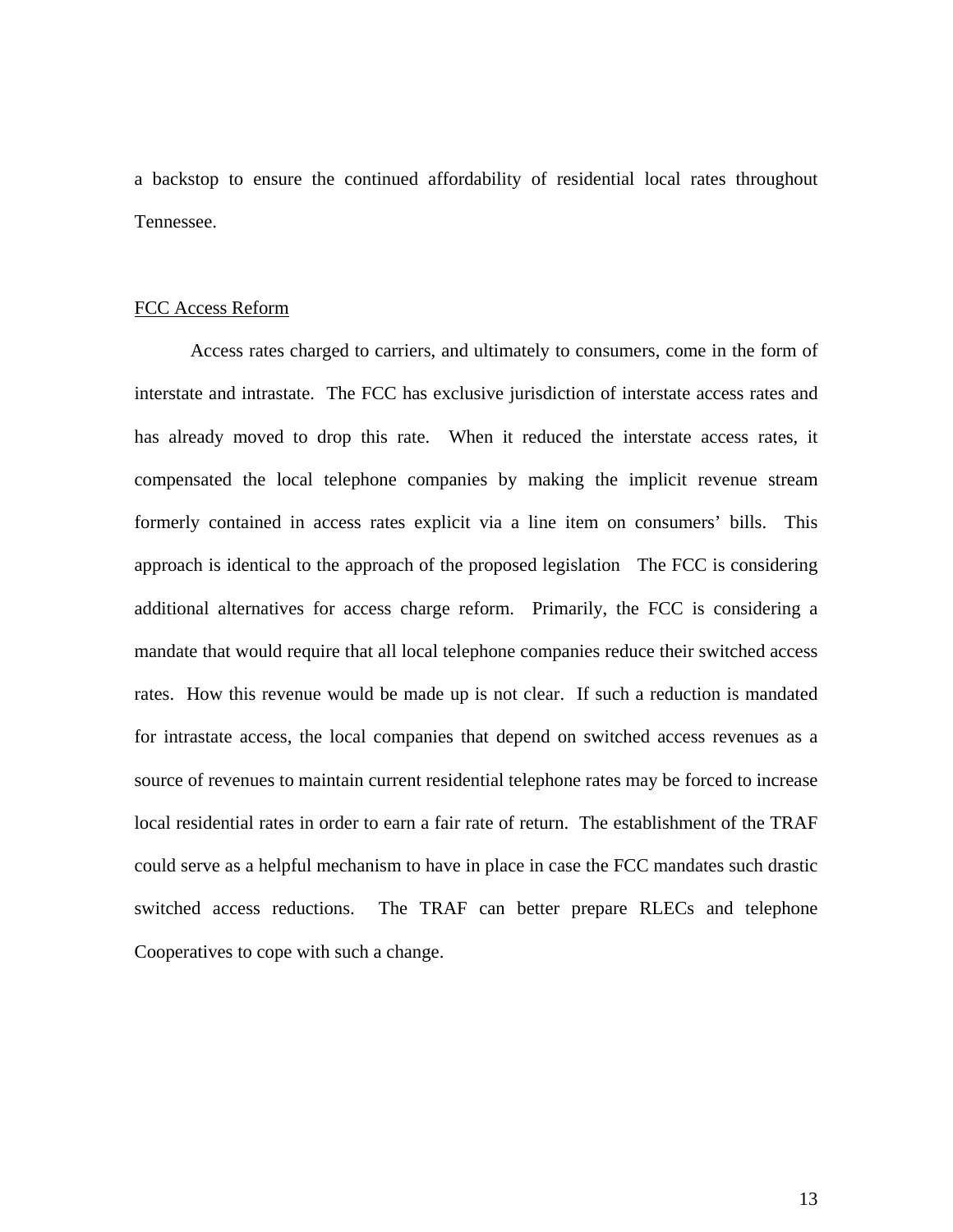### Access Rate Reduction to IXCs

As stated herein, the establishment of the TRAF will substantially lower rates paid by IXCs and perhaps some wireless carriers to RLECs and telephone Cooperatives for use of their networks to complete long distance calls. There is no language within the proposed legislation that requires such cost savings to be passed along to consumers in the form of lower rates. In 2001, the General Assembly determined that long distance markets were sufficiently competitive and therefore removed all rate regulation for intrastate long distance rates. Since that time, long distance competition has continued to flourish as evidenced not only by the sheer number of long distance providers, $<sup>8</sup>$  $<sup>8</sup>$  $<sup>8</sup>$  but also in the various</sup> types of long distance communications available such as wireless, VoIP and e-mail services.

### C. **Recommendations**

#### Broadband

 $\overline{a}$ 

Section 1(b) of the bill states in part that, "the TRAF is established to promote the widest possible deployment and adoption of telephone and broadband service..." While the Authority believes the TRAF will help to ensure affordable telephone service to rural areas by improving the financial condition of RLECs and telephone cooperatives, the TRA does not believe the fund can or should be used to promote broadband. Deployment of broadband support should be portable and should be funded by revenue sources other than

<span id="page-19-0"></span><sup>&</sup>lt;sup>8</sup> There are over 100 CLECs and 168 long distance resellers registered with the Authority providing long distance services in Tennessee.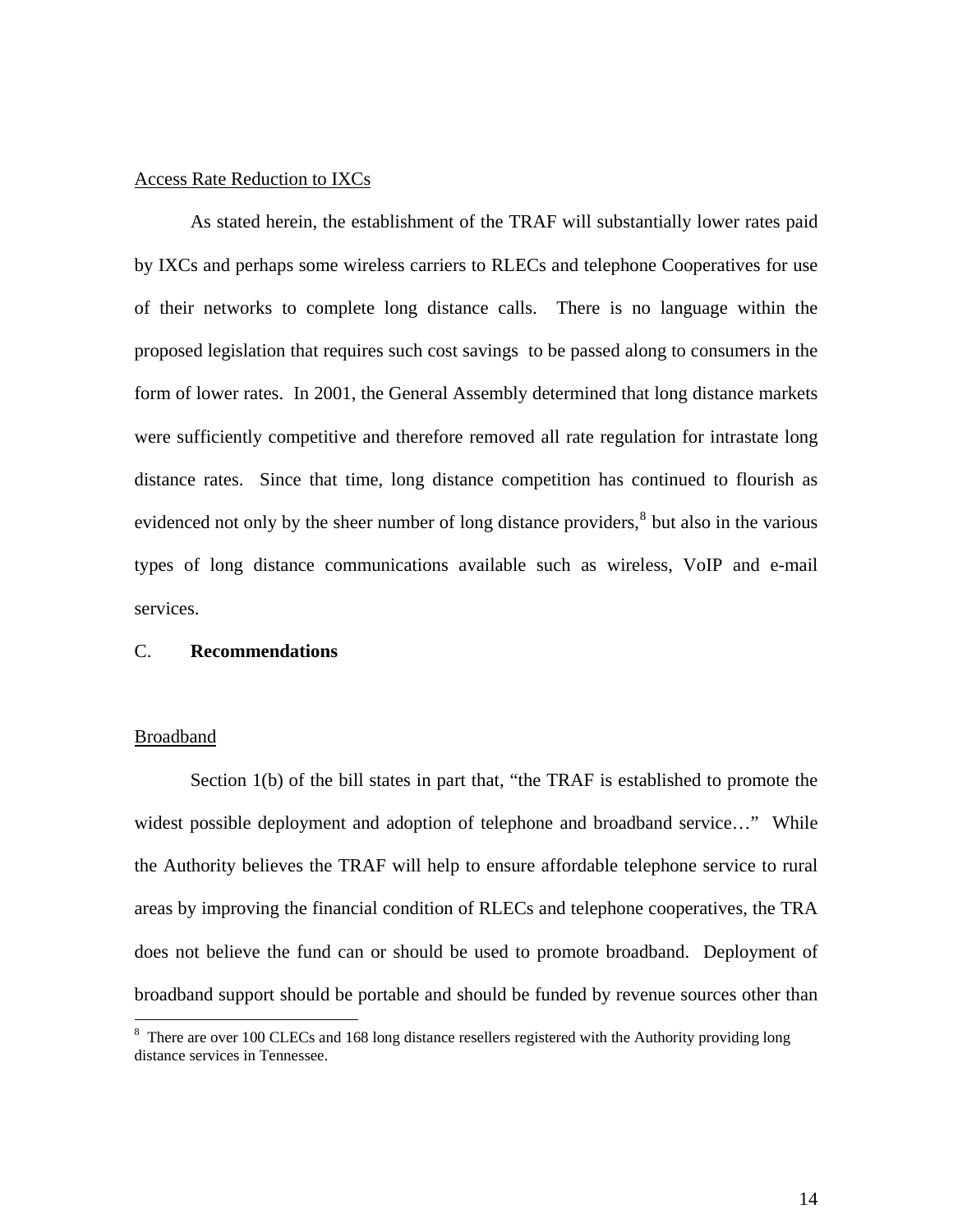regulated revenues generated by local rates or intrastate access charges. There are other efforts presently being made to promote broadband deployment in rural areas. The American Recovery and Reinvestment Act of 2009 includes initiatives aimed at deploying broadband through the United States. While the primary goal of the Act was to create jobs, it also allocated almost \$5 billion in funding to support deployment of broadband infrastructure in unserved and underserved areas. The program is titled the Broadband Technology Opportunities Program and is administered by the National Telecommunications and Information Administration ("NTIA"), which is in charge of evaluating and dispersing available funds to states for broadband initiatives. There are numerous funding requests pending at the NTIA for deploying broadband infrastructure throughout Tennessee. These grants should be announced during the first quarter of 2010.

 Many RLECs and telephone Cooperatives offer broadband as an unregulated service offering, funded in part from low interest loans from the Rural Utility Services (RUS). Competitive providers in Tennessee also continue to expand broadband infrastructure mainly in the more densely populated areas of the State. Competition for users of broadband services is becoming more and more competitive especially in these areas and providing a subsidy to only one provider of broadband services could serve to chill, over time, the competitive alternatives that might otherwise develop. And while the establishment of the TRAF should improve the revenue streams and cash flows of the RLECs and telephone Cooperatives, the Authority has no jurisdiction to ensure that utilities will use these potential funds to deploy broadband. Additionally, the funds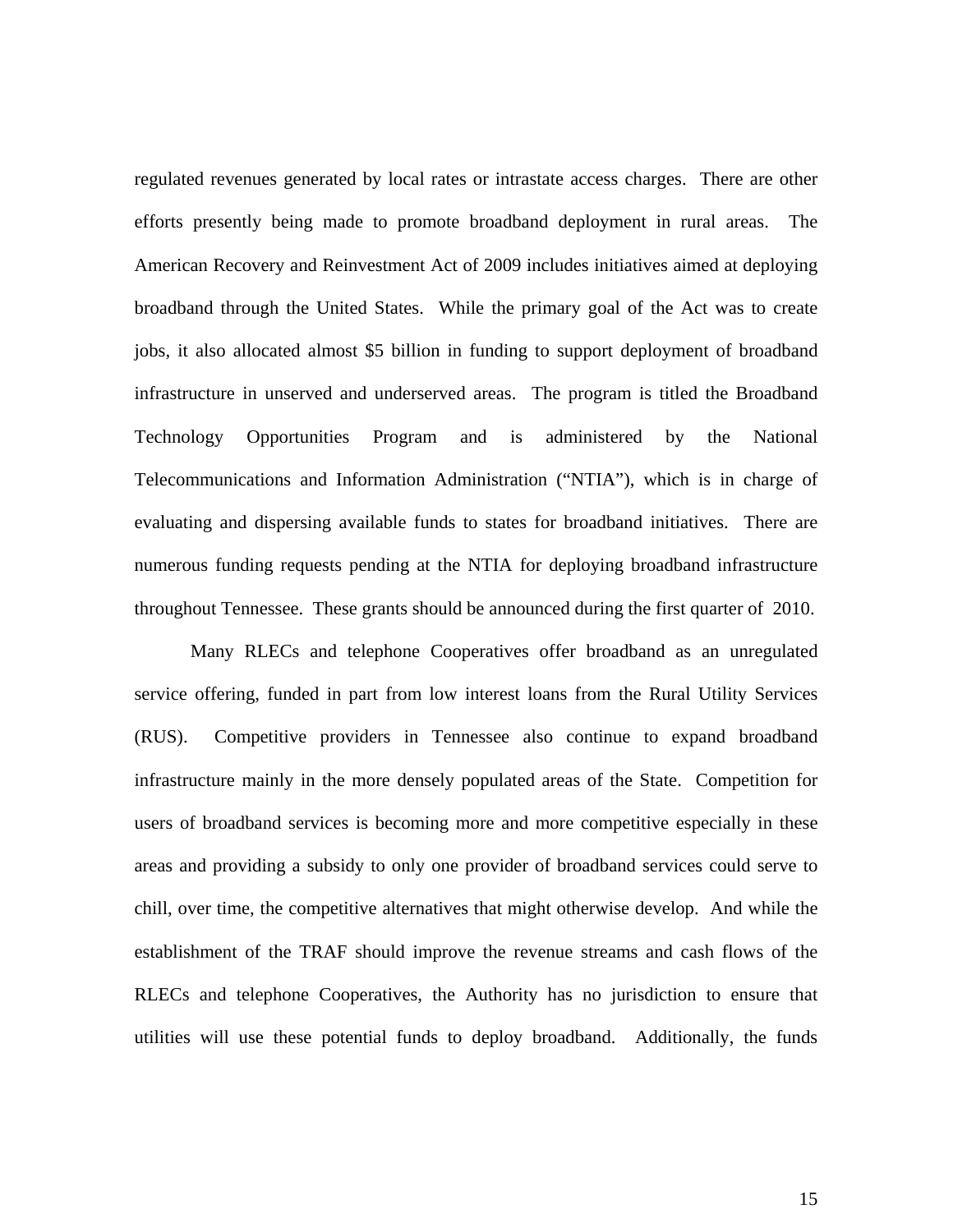received from the TRAF would go on the regulated books of the RLECs and would not normally be used to support an unregulated service such as broadband. If funding were established for broadband services, the commensurate jurisdiction would also have to be delegated to the TRA to monitor deployment and rates charged for these unregulated services.

 For these reasons, the Authority recommends broadband support be eliminated from this legislation and that the focus should remain on maintaining local telephone rates at their current levels. The Authority supports the enactment of separate legislation to address broadband deployment, support and regulation. A separate statute would enable the General Assembly to establish a competitively neutral fund tailored to the state regulation allowed by federal law. This approach would be consistent with that of the Federal Communication Commission, which is currently evaluating whether to establish a separate fund for broadband deployment and support.

#### Benchmark Rate/Sunset Provision/Phase-Out

The TRAF should not establish an RLEC minimum benchmark rate for local service to qualify for reimbursement from the fund. In order to establish a benchmark rate or end user cap based upon the cost of service, it would be necessary to conduct a local service study for each RLEC and telephone Cooperative. Based upon previous dockets before this Authority, it has been demonstrated by the RLECs that cost studies of this nature are very expensive and would therefore substantially increase the revenue needs of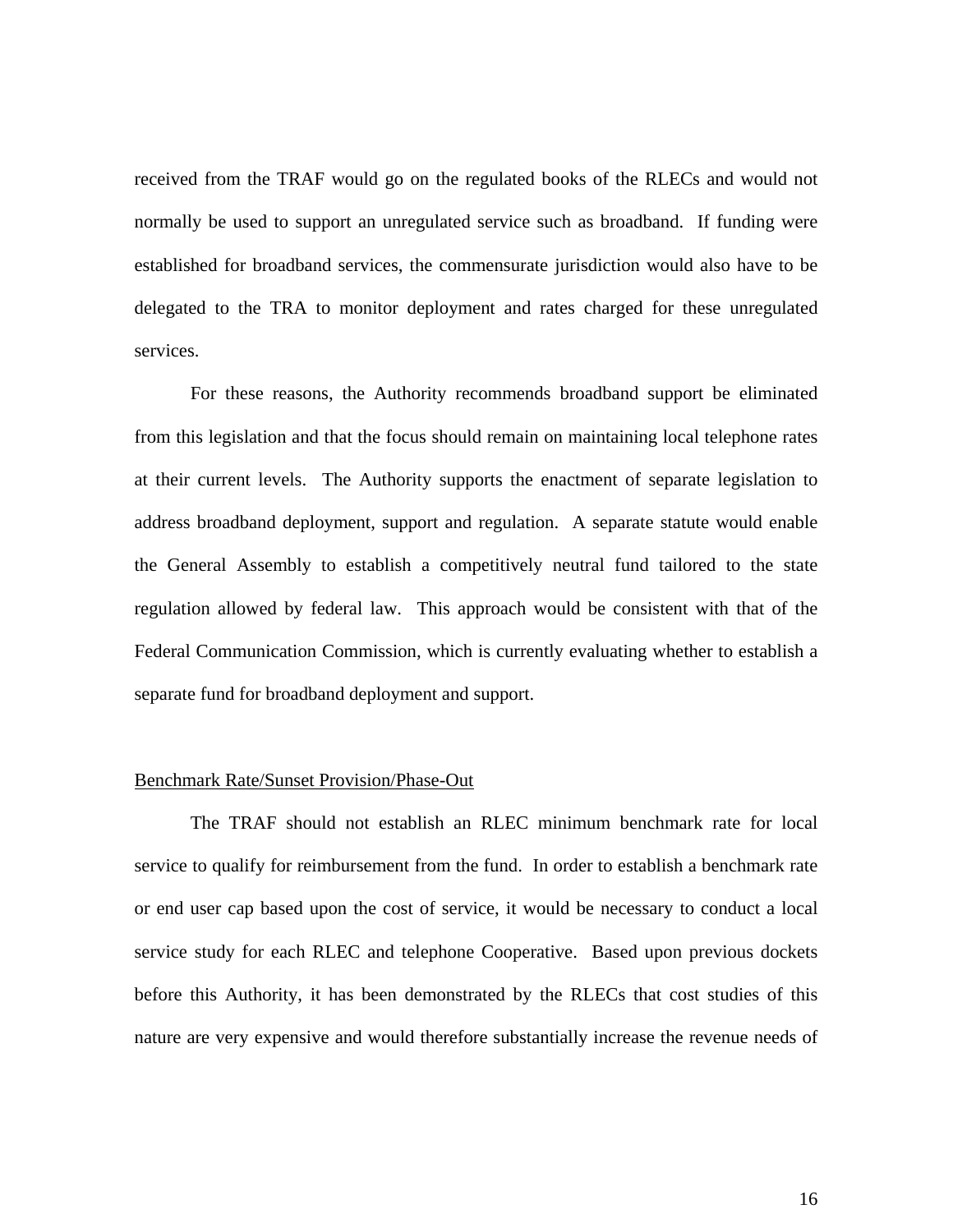the RLECs and telephone Cooperatives. Additionally, time would be needed for each company to perform the cost of service study, thus delaying the implementation of any TRAF legislation. The Authority, therefore, recommends that no benchmark rate be established.

 Some respondents to the Authority's data request stated that there should be an end-date to the subsidy provided by the TRAF. Further, they claim that if a provider receives assistance from the TRAF, and then elects "Market Regulation," that provider should no longer be eligible for assistance from the TRAF.

Market Regulation was enacted to allow providers unfettered pricing flexibility in competitive markets. Market Regulation is permitted by statute because it was determined that certain exchanges are competitive. Because a carrier operating pursuant to Market Regulation can adjust its rates to respond to competition, the need for specific subsidies such as that from the TRAF would become unnecessary. Therefore it is appropriate to cease such TRAF assistance if the carrier elects Market Regulation. Of course, a carrier under Market Regulation can always re-elect Price Regulation, and would thereby be allowed access to the TRAF.

 The Authority believes it is appropriate to continuously review the need for the TRAF. Alternative technologies within the communications market are rapidly changing and as the demand from rural customers for these alternatives increases, competition should develop in these markets in the near future. As competition eases its way into the rural areas it would be prudent to conduct a review of the TRAF to determine its continued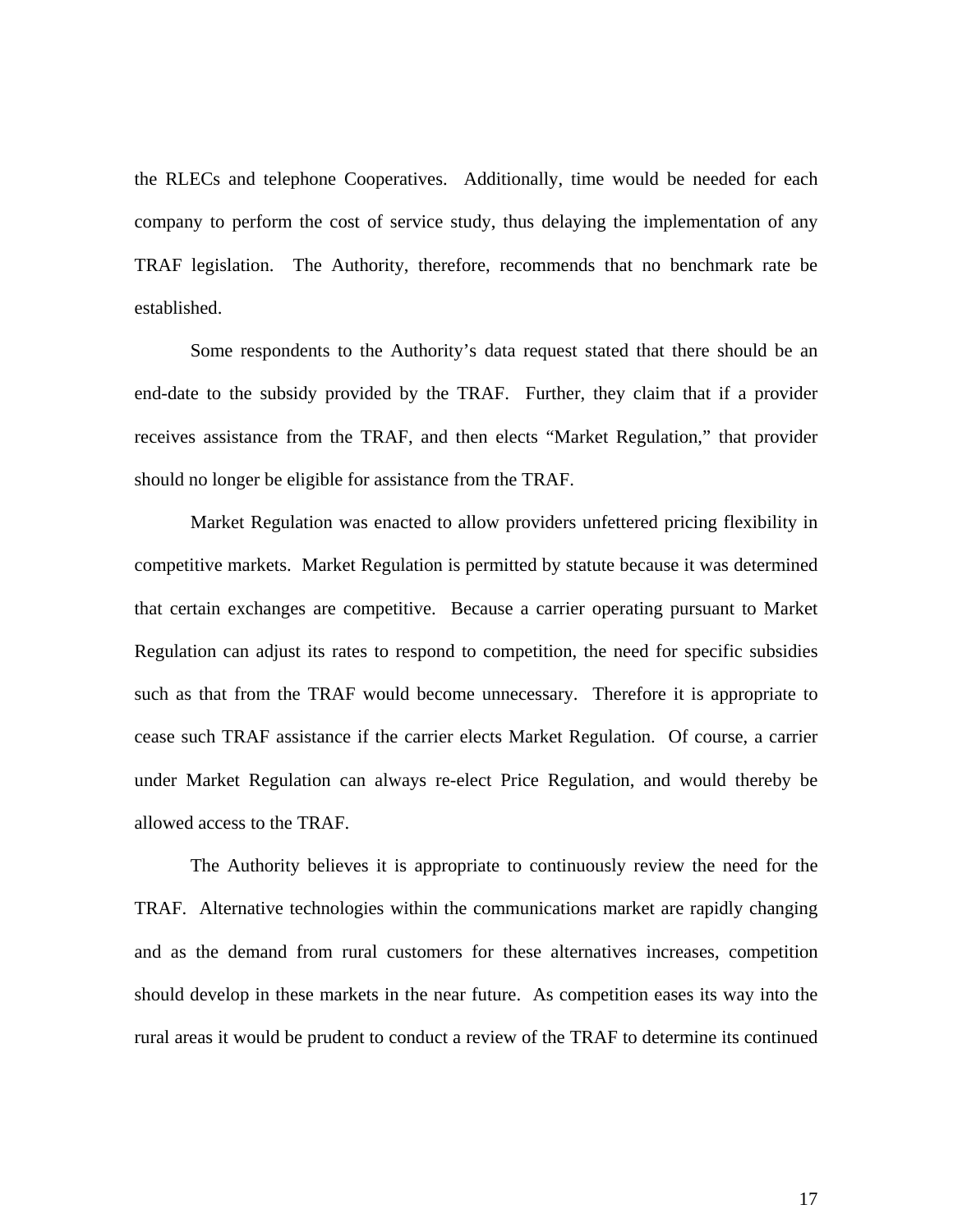viability. The usefulness of the fund may over time lose its relevance. A provision could be added to the legislation establishing a sunset provision and requiring the Authority to provide a report to the General Assembly prior to its consideration to sunset the TRAF. The report would contain a recommendation as to whether the TRAF should be continued and, if so, any recommended prospective changes. One additional safeguard should be added to require the TRA to establish a cap on the fund based upon the initial determination of the size of the fund. This cap would prevent growth of the fund.

#### Regulatory Accountability

The telecommunications industry in Tennessee is a mixture of carriers consisting of both regulated and unregulated entities. The regulated entities are required to provide or contribute to certain social and safety services including Lifeline, Link Up, Telecommunications Relay Services for the deaf and hard of hearing, the Telecommunications Devices Assistance Program for deaf, hard of hearing, speech impaired and other disabilities requiring technology assistance to use a telephone, and E-911 access. Telecommunication service providers outside of the Authority's jurisdiction, including telephone Cooperatives, also provide these services. A statutory requirement that these programs be provided would help ensure that all providers, whether regulated or unregulated, provide the same social services with similar quality to all Tennessee consumers. Therefore, the TRAF legislation should include a requirement that all companies receiving funds from the TRAF provide certain social and safety services.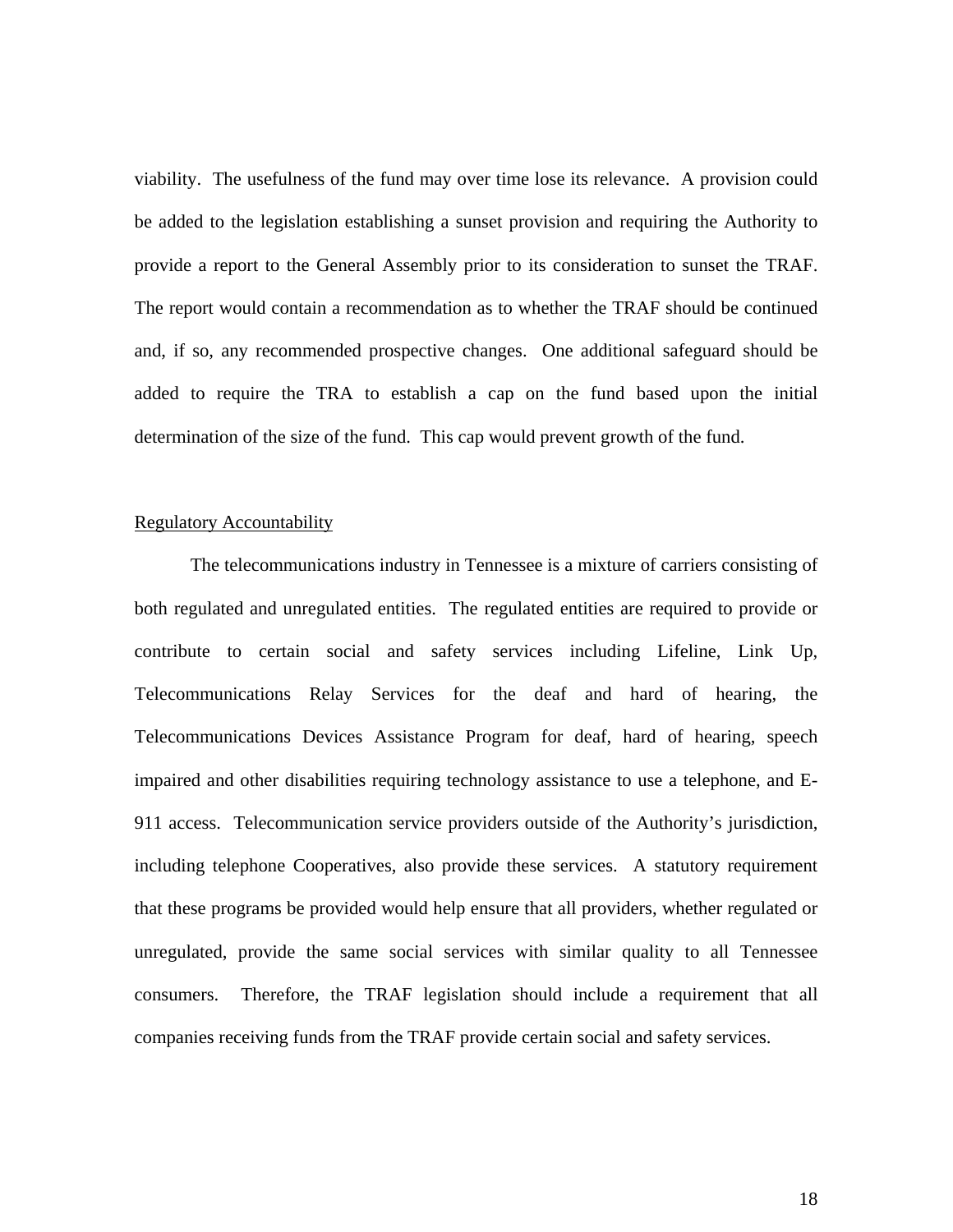Additionally, the legislation, as proposed, includes language that RLECs and telephone Cooperatives receiving support from the fund will be deemed "carriers of last resort for each provider's respective service area." As previously stated, the revenue stream provided to RLECs and telephone Cooperatives from this fund will make them financially stronger and should greatly assist in maintaining the existing levels of local rates. In return for receiving support from the fund, RLECs and telephone Cooperatives should be considered as carriers of last resort unless otherwise ordered by the Authority. For these reasons, this language should remain in the TRAF legislation.

#### Universal Contributions

 The proposed legislation mandates that "Each provider that contributes to the Federal Universal Service Fund and provides services for a fee in Tennessee shall contribute to the TRAF." Since all carriers should benefit from intrastate switched access reductions and/or general accessibility to the public switched network, this language should remain in the bill. Furthermore, Section 254(d) of the 1996 Federal Telecommunications Act requires "every telecommunications carrier that provides telecommunications services to contribute on an equitable and nondiscriminatory basis…to preserve and advance universal service."<sup>[9](#page-24-0)</sup> Therefore, the Authority recommends that if this legislation is enacted, all providers that contribute to the Federal Universal Service Fund should also contribute to Tennessee Rural Affordability Fund.

 $\overline{a}$ 

<span id="page-24-0"></span> $9$  47 USCA, Section 254(d)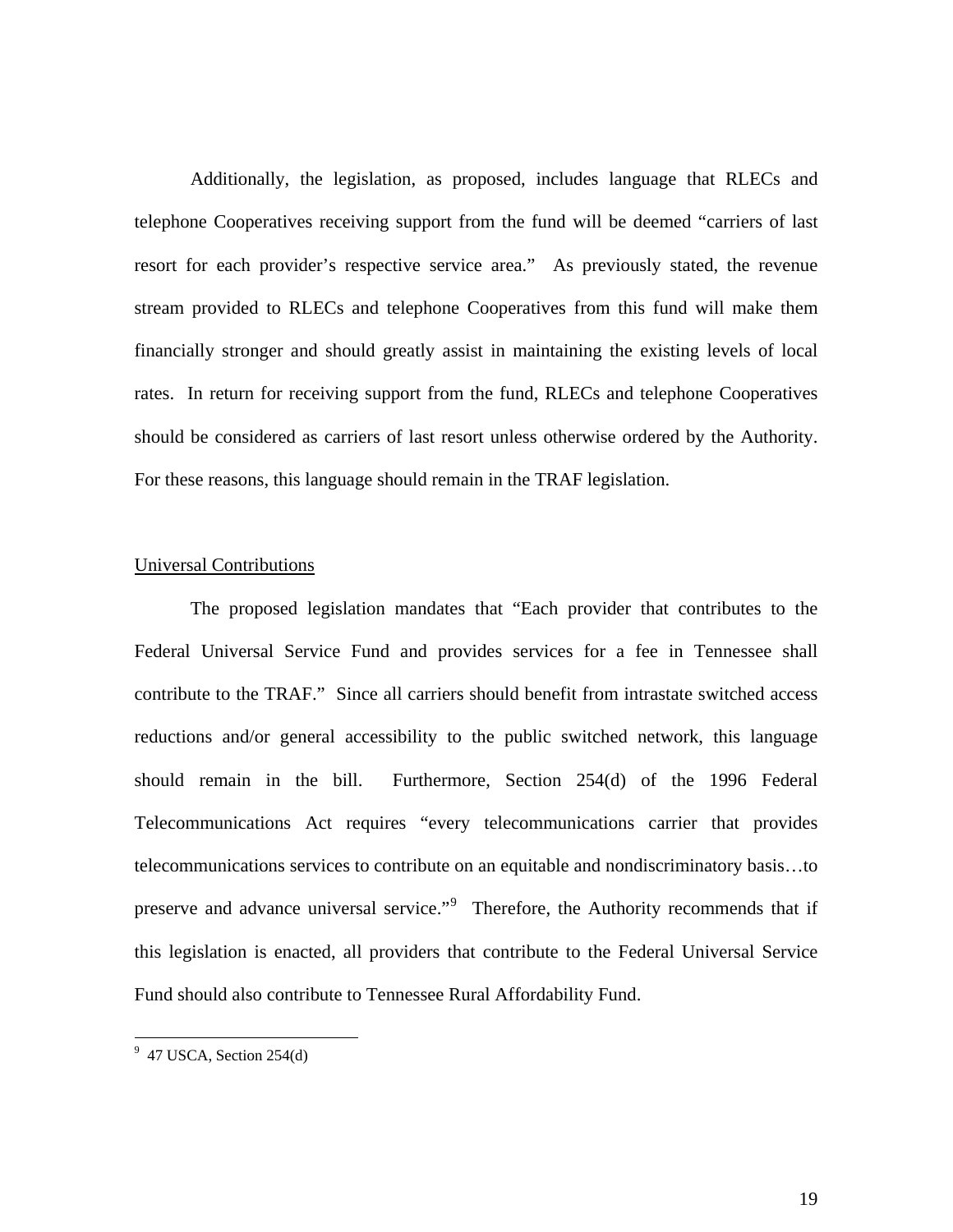The current law, however, gives no jurisdiction to the Authority over wireless providers or local carriers under "Market Regulation" to collect data and assess TRAF fees. Further, there is no authority to impose fines on wireless providers or local carriers under "Market Regulation" for noncompliance. The Authority therefore recommends that this legislation be amended to include language providing this jurisdiction and authority for the limited purpose of assessing and collecting fees.

#### Existing Universal Service Statute

 As previously mentioned, Tenn. Code Ann. § 65-5-107 provides the Authority with the ability to create a universal service fund in the event that the affordability of local service becomes threatened. The proposed TRAF legislation removes any jurisdiction granted to the Authority to establish a state USF. As proposed, the TRAF legislation changes the statute in such a way as to limit its coverage only to the consumers who are served by RLECs and Cooperatives. Since these providers represent only approximately twelve percent (12%) of Tennessee's wireline consumers, the remaining eighty-eight percent (88%) would no longer have the protection of any statute providing for a state universal service fund.

 As previously discussed, the Authority, when providing certification of ETCs to the Federal Communication Commission, continually monitors the affordability of rates and carrier of last resort obligations. Additionally, any mandated federal access reduction could place a burden on the local rates of telecommunication providers. For these reasons,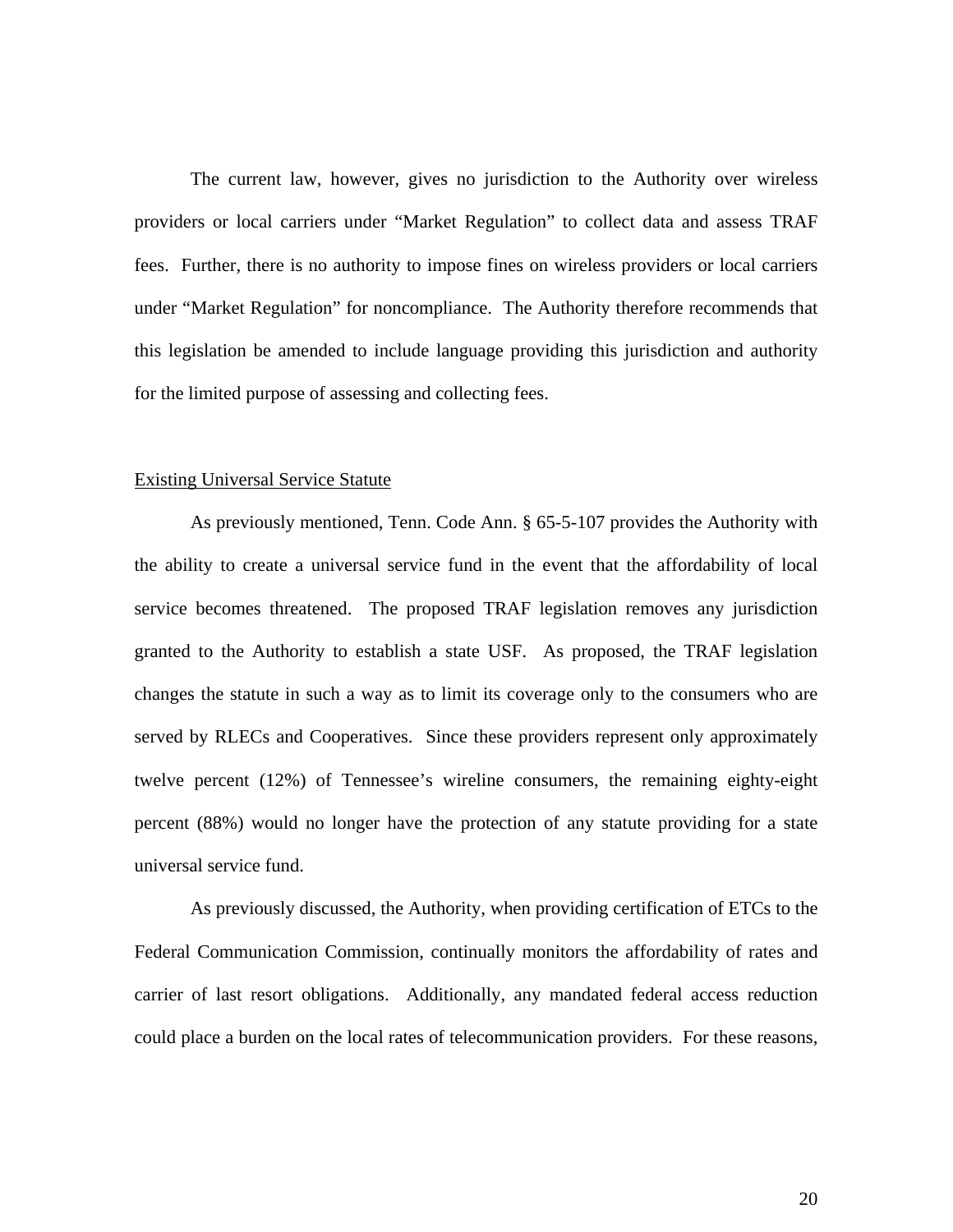it is recommended that should the proposed legislation establishing a TRAF be enacted, the current language contained in Tenn. Code Ann. § 65-5-107 should be retained; this language leaves in place the ability to maintain affordable rates for all Tennessee consumers.

#### Administration / Rulemaking

 As previously recommended, the legislation should be amended to include language providing the Authority with jurisdiction for the limited purpose of collecting data, assessing and collecting fees, and disbursing the funds. In order to perform these functions, the Authority would need to establish procedures and criteria for the collection of data. Also, procedures and criteria would be necessary in order to assess, collect and disburse the funds. To enable the Authority to orderly and promptly carry out these duties, the legislation should provide specific rulemaking authority to the TRA for the purpose of establishing procedures and criteria for assessing, collecting and dispersing fees, and for monitoring the operation of the TRAF. The Authority would also need to have rules in place outlining the responsibilities of all companies, whether they are contributors or recipients. The Authority would then need to convene a rulemaking hearing and adopt rules to enable it to comply with any statutory mandate in the most timely and efficient manner. For these reasons, the effective date of significant parts of any legislation that may be enacted, other than rulemaking authority, should be delayed approximately one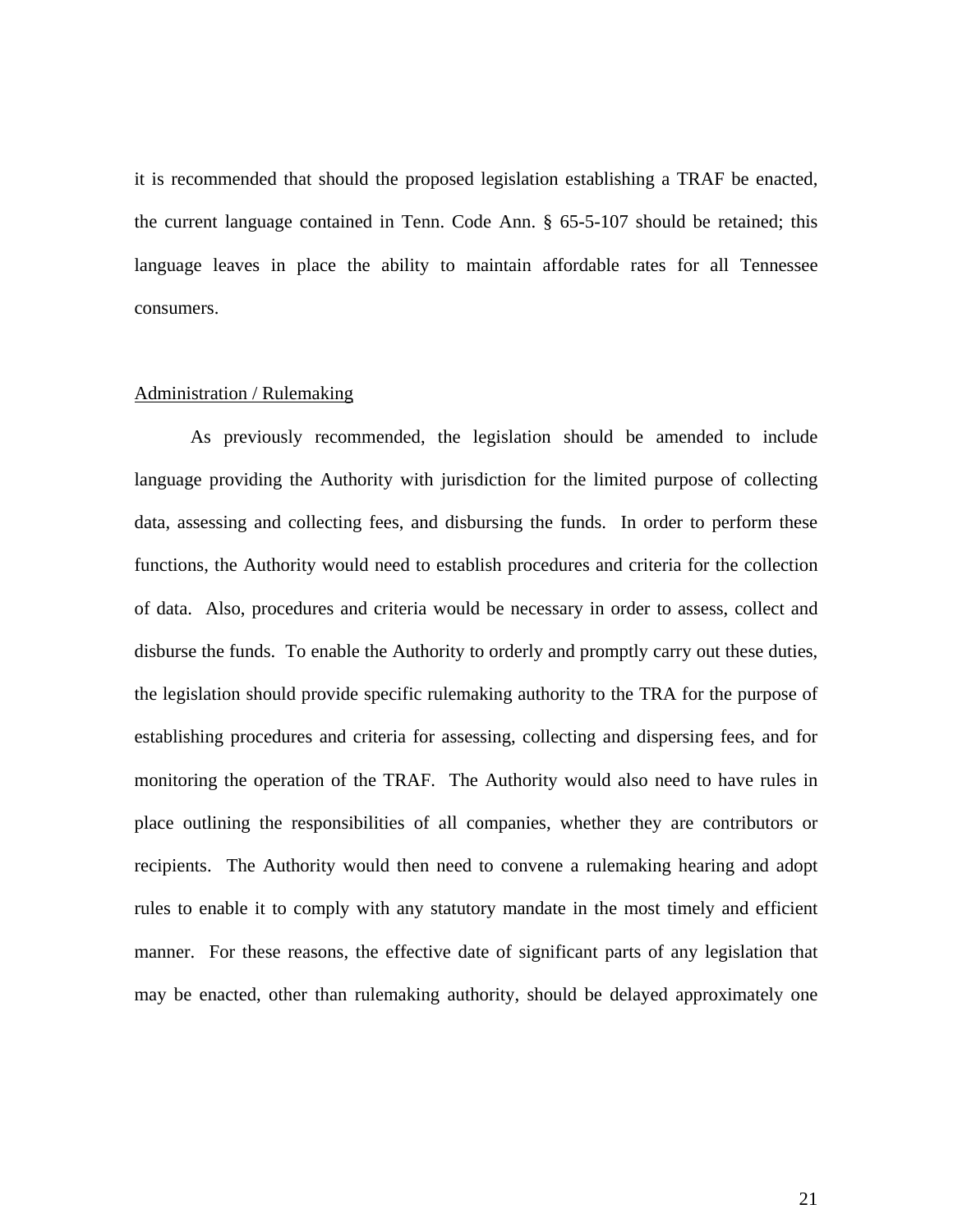year to enable the Authority to establish, conduct and complete a rulemaking setting forth the procedures and criteria for the TRAF.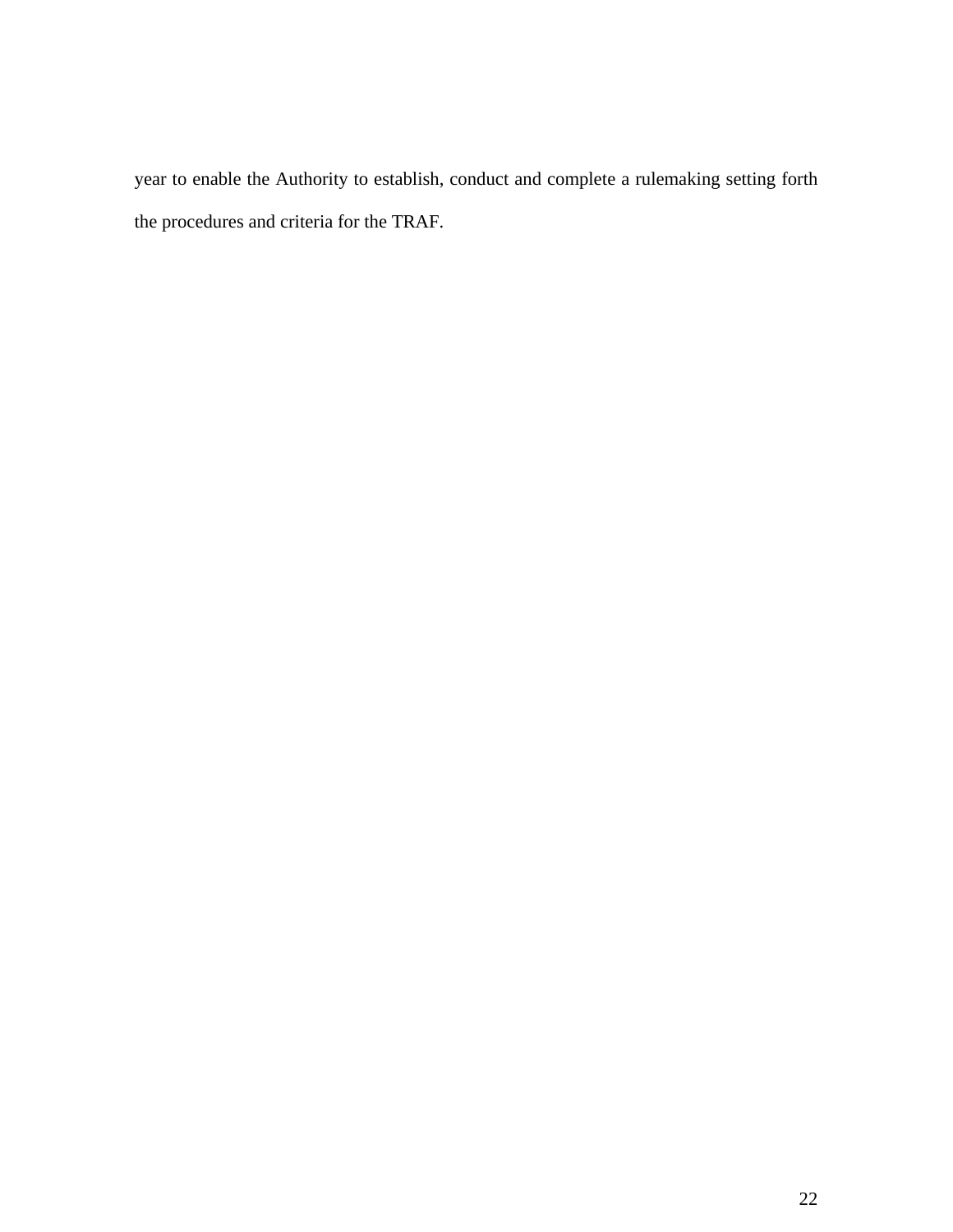| Amendment No. |  |  |  |  |
|---------------|--|--|--|--|
|---------------|--|--|--|--|

|  | Signature of Sponsor |  |
|--|----------------------|--|

AMEND Senate Bill No. 2147

House Bill No. 2117\*

Attachment A

Date

by deleting all language after the enacting clause and by substituting instead the following:

SECTION 1. Tennessee Code Annotated, Section 65-5-107, is amended by deleting subsections (b) through (e) and by substituting instead the following:

(b) The Tennessee Rural Affordability Fund ("TRAF") is established by this section in order to promote and assure the widest possible deployment and adoption of telephone and broadband service at rates that are affordable, and provide for reasonably comparable services and rates between rural and urban areas. The TRAF is critically important to preserving universal service and maintaining carrier of last resort obligations in rural areas of Tennessee. The TRAF shall be established and administered by the authority.

(c) The authority's jurisdiction over providers under this section is limited to the enforcement of the provisions as stated in this section, and not to be construed as granting additional regulatory authority over the contributing telecommunications and information service providers.

(d) The TRAF shall provide funding to the local exchange carrier serving as carrier of last resort provider using its own facilities within its study areas existing on January 1, 2009. Unless otherwise ordered by the authority, rural telephone cooperatives and incumbent local exchange carriers are deemed carriers of last resort for each provider's respective service area as of January 1, 2009.

(e) Affordable service shall consist of residential basic local exchange telephone service defined as the primary line servicing the end user customer premise, touchtone,

 $-1-$ 





Time Clerk

Comm, Amdt.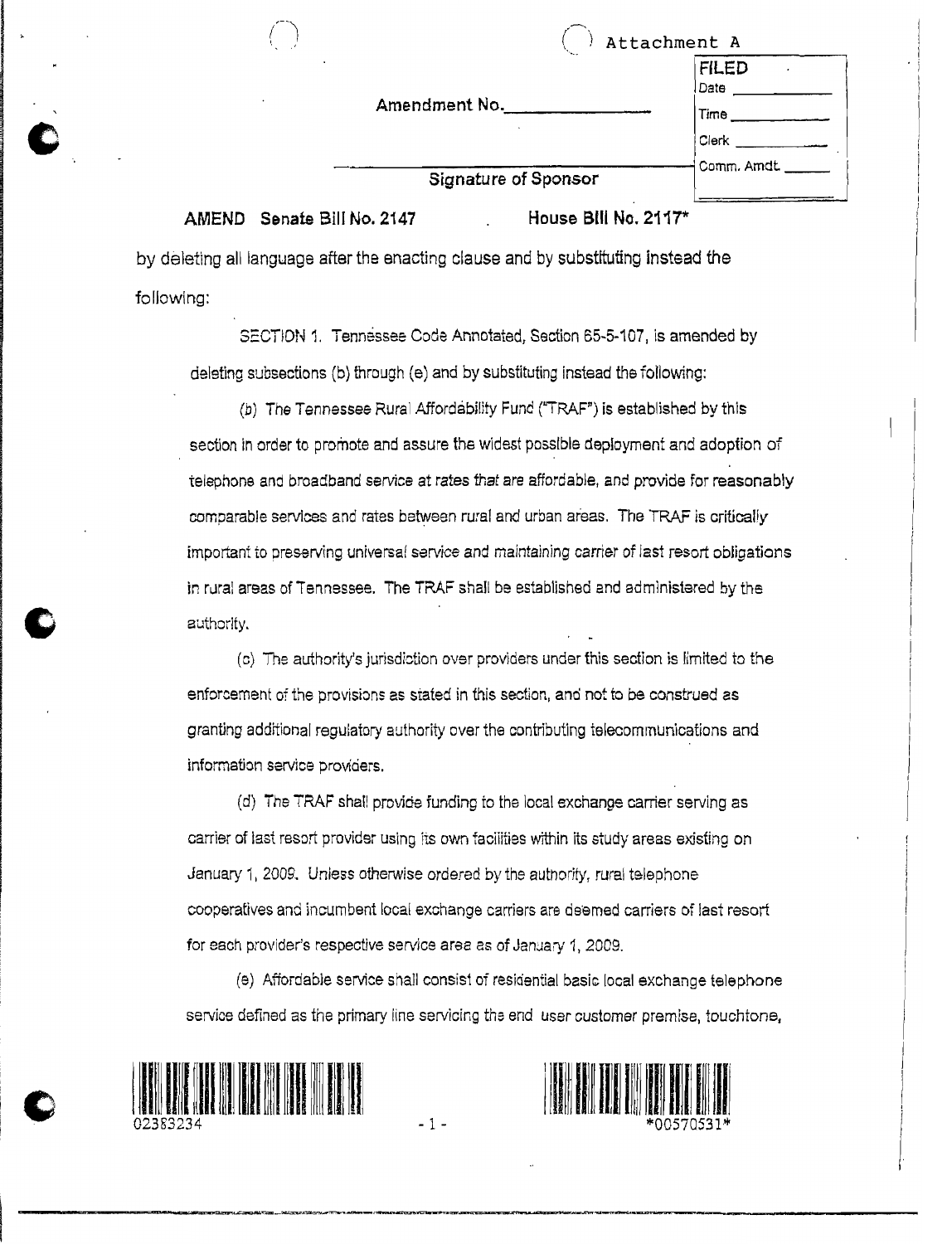access to 911, telecommunications relay system, toll presubsription, operator services and directory assistance, at affordable rates.

(f) Each provider that contributes to the Federal Universal Service Fund and provides services for a fee in Tennessee shall contribute to the TRAF.

(g) The authority shall determine the manner of contribution using either one or a combination of the following:

(1) A charge for each working telephone number; or

(2) A proportionate amount based on each provider's gross intrastate retail end user telecommunications revenues.

(h) The contributing providers may pass on a surcharge to their end user customers to recover the TRAF charge paid by the provider.

(i) The authority shall implement and administer the necessary processes and procedures for the administration of the TRAF including the determination of the assessment amount, collection of contributions and distribution of fund amounts. The costs of administering the TRAF shall be included in the fund amount. The authority has the power to require telecommunications service providers, voice over Internet protocol (VOIP) providers and domestic cellular radio service providers which contribute to the Federal Universal Service Fund to provide information to the authority necessary to establish and administer the TRAF. The authority has the power to fix charges levied by any telecommunications service provider for carrier access provided in this state and may order changes in such charges, subject to this section. The authority shall not require a telecommunications service provider to reduce its lawful rates for carrier access in effect on the effective date of this section except on revenue neutral basis, and any resulting rate changes necessary to comply with this section.

(I) The authority shall require the incumbent small local exchange carriers with less than one million (1,000,000) access lines and cooperatives to adjust intrastate (carrier common line and switched access) rates to their billed interstate rate levels in effect on December 31, 2009.

 $-2-$ 

\*00570531\*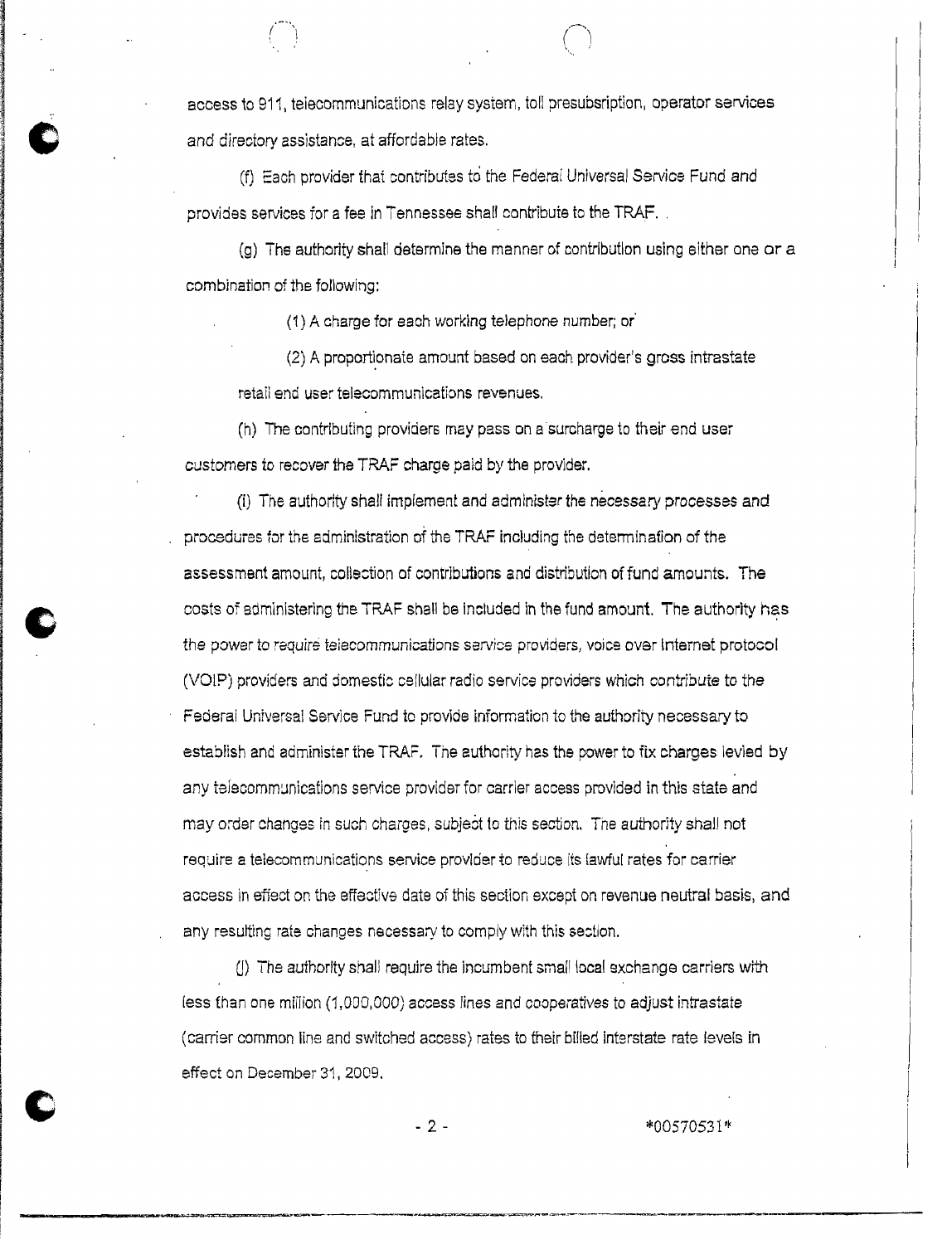(k) The initial TRAF amount shall be determined by the difference between intrastate access rates in effect on December 31, 2009 and the interstate access rate levels in effect on December 31, 2009 multiplied by the intrastate access minutes for the twelve (12) month period ending December 30, 2008. Such rates shall include an administrative expense.

(I) Future intrastate access rate adjustments shall mirror the providers billed interstate access rate levels. The December 30, 2008 intrastate access minutes shall be the frozen base amount to which the access rate difference shall be applied. Such access rates shall include administrative expenses and shall be adjusted annually.

(m) The amount that each carrier of last resort provider as set forth in subsection (d) shall receive is based on the fund amount of intrastate switched access reductions made.

(n) The authority shall not require or conduct a rate case, earnings review or cost analysis in connection with the revenue recovery of the access rate reductions.

(o) To implement the fund, there is established a special reserve account in the state's general fund to be funded and allocated in accordance with the provisions of this section and rules promulgated by the authority. Such fund shall be known as the Tennessee Rura! Affordability Fund. Moneys from the fund may be expended in accordance with such universal service program. Any moneys deposited in the fund shall remain in such account until expended for purposes consistent with such program and shall not revert to the general fund on any June 30. Any interest earned by deposits in such account shall not revert to the general fund on any June 30 but shall remain in such account until expended for purposes consistent with the universal service program.

SECTION 2. This act shall take effect upon becoming a law, the public welfare requiring it.

 $-3-$ 

\*00570531\*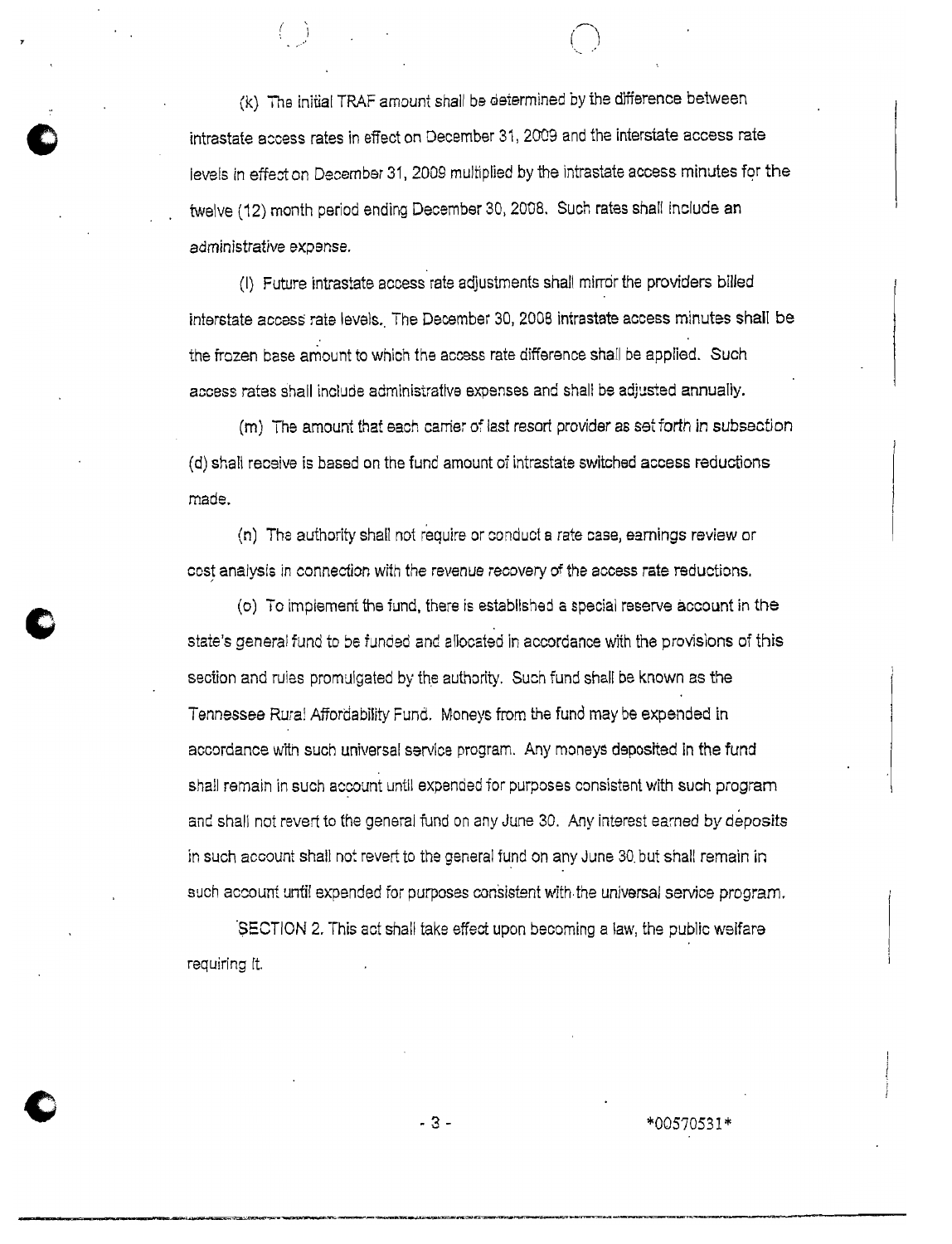#### **Attachment B**

Page 1 of 10

Current Residential Rates for RLECs and telephone cooperatives with less than 1 Milllion access lines in Tennessee

### CENTURYTEL OF ADAMSVILLE

| Exchange<br>Adamsville<br>Enville<br>Milledgeville<br>Shiloh | S | Residential<br>One party<br>12.67<br>12.67<br>12.67<br>12.67 |
|--------------------------------------------------------------|---|--------------------------------------------------------------|
| <b>Touchtone</b>                                             |   | 1.65                                                         |

### ARDMORE TELEPHONE COMPANY

| Exchange<br>Ardmore<br>Mcburg<br>Minor Hill | Residential<br>One party<br>9.61<br>S<br>9.61<br>9.61 |
|---------------------------------------------|-------------------------------------------------------|
| Touchtone                                   | 1.00                                                  |

## CITIZENS TELECOMMUNICATIONS OF TENNESSEE OF TENNESSEE B/D/A FRONTIER

|               | Residential |
|---------------|-------------|
| Exchange      | One party   |
| Cookeville    | 10.25<br>S  |
| Crossville    | 10.25       |
| Dresden       | 10.25       |
| Latham        | 10.25       |
| Martin        | 10.25       |
| McMinnville   | 10.25       |
| Monterey      | 10.25       |
| Palmersville  | 10.25       |
| Pleasant Hill | 10.25       |
| Sharon        | 10.25       |
| Sidonia       | 10.25       |
| Sparta        | 10.25       |
| Tansi         | 10.25       |
| Touchtone     | 0.55        |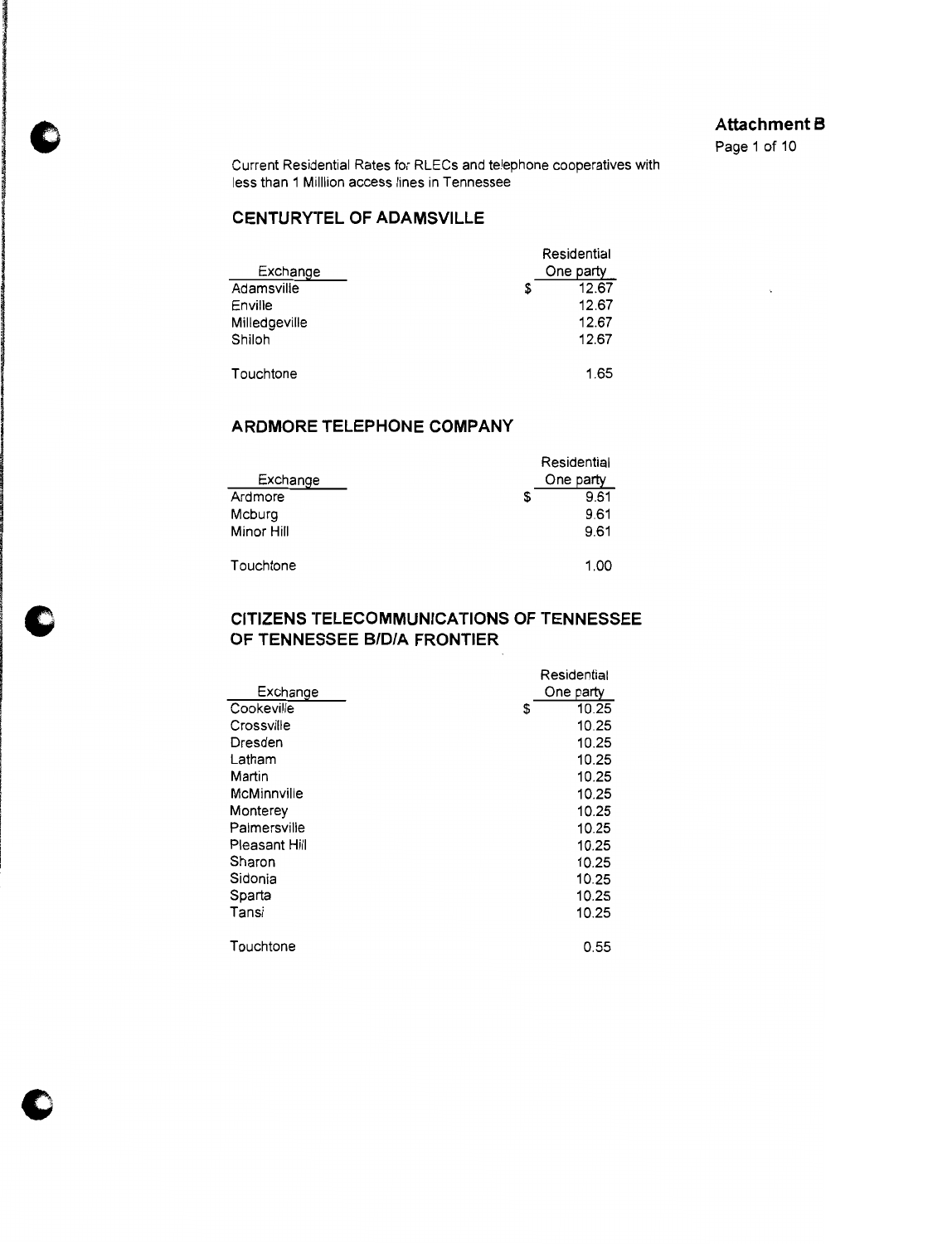# **CITIZENS TELECOMMUNICATIONS** OF THE VOLUNTEER STATE d/ba FRONTIER

| Exchange     | Residential<br>One party |
|--------------|--------------------------|
| Claxton      | \$<br>11.85              |
| Powell       | 11.85                    |
| Rutledge     | 9.85                     |
| Tate Springs | 9.85                     |
| Washburn     | 9.85                     |
| Touchtone    | 1.25                     |

## CENTURYTEL OF CLAIBORNE

|               |   | Residential |
|---------------|---|-------------|
| Exchange      |   | One party   |
| New Tazewell  | S | 13.90       |
| Sharps Chapel |   | 14.90       |
|               |   |             |
| Touchtone     |   | 1.75        |

and the state of the state of

 $\sim$  10  $\sim$ 

## **CONCORD TELEPHONE COMPANY**

|          | Residential |
|----------|-------------|
| Exchange | One party   |
| Concord  | 11.85       |

Touchtone - Included as part of basic local exchange rate.

### **CROCKETT TELEPHONE COMPANY**

|            | Residential |
|------------|-------------|
| Exchange   | One party   |
| Alamo      | 5.79        |
| Friendship | 5.79        |

Touchtone - Included as part of basic local exchange rate.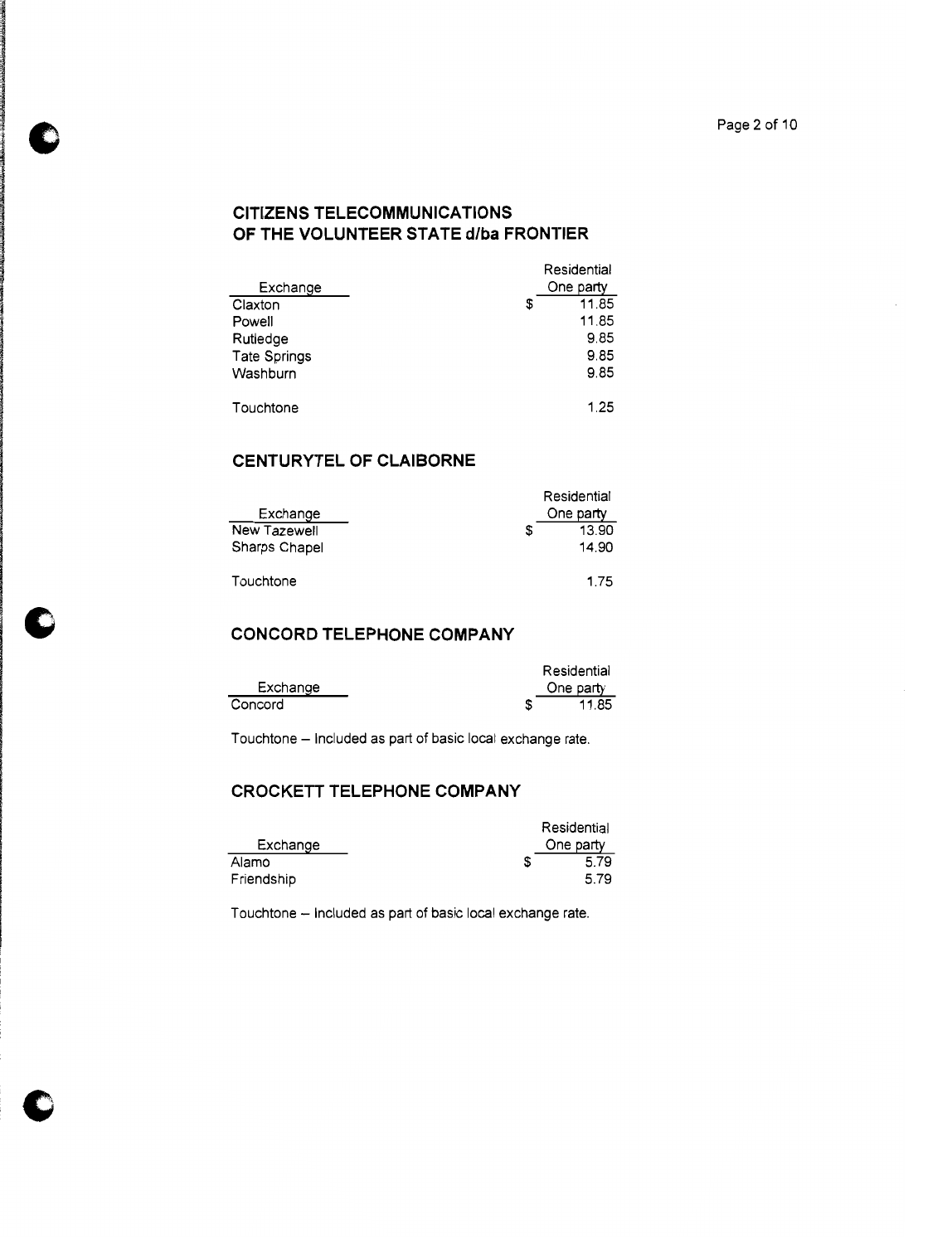## HUMPHREYS COUNTY TELEPHONE COMPANY

|                  | Residential |  |
|------------------|-------------|--|
| Exchange         | One party   |  |
| New Johnsonville | 5.25        |  |

Touchtone - included as part of basic local exchange rate.

## **LORETTO TELEPHONE COMPANY**

| Exchange<br>Ethridge<br>Leoma<br>Loretto<br>St. Joseph's<br><b>Five Points</b> | Residential<br>One party<br>13.35<br>S<br>13.35<br>13.35<br>13.35<br>13.35 |
|--------------------------------------------------------------------------------|----------------------------------------------------------------------------|
| ٠<br>Touchtone                                                                 | 1.50                                                                       |

## MILLINGTON TELEPHONE COMPANY

| Exchange<br>Millington<br>Rosemark<br><b>Shelby Forest</b><br>Drummonds<br>Mason<br>Munford<br>Stanton | Residential<br>One party<br>13.15<br>S<br>13.15<br>13.15<br>13.15<br>13.15<br>13.15<br>10.15 |
|--------------------------------------------------------------------------------------------------------|----------------------------------------------------------------------------------------------|
| Touchtone                                                                                              | 1.50                                                                                         |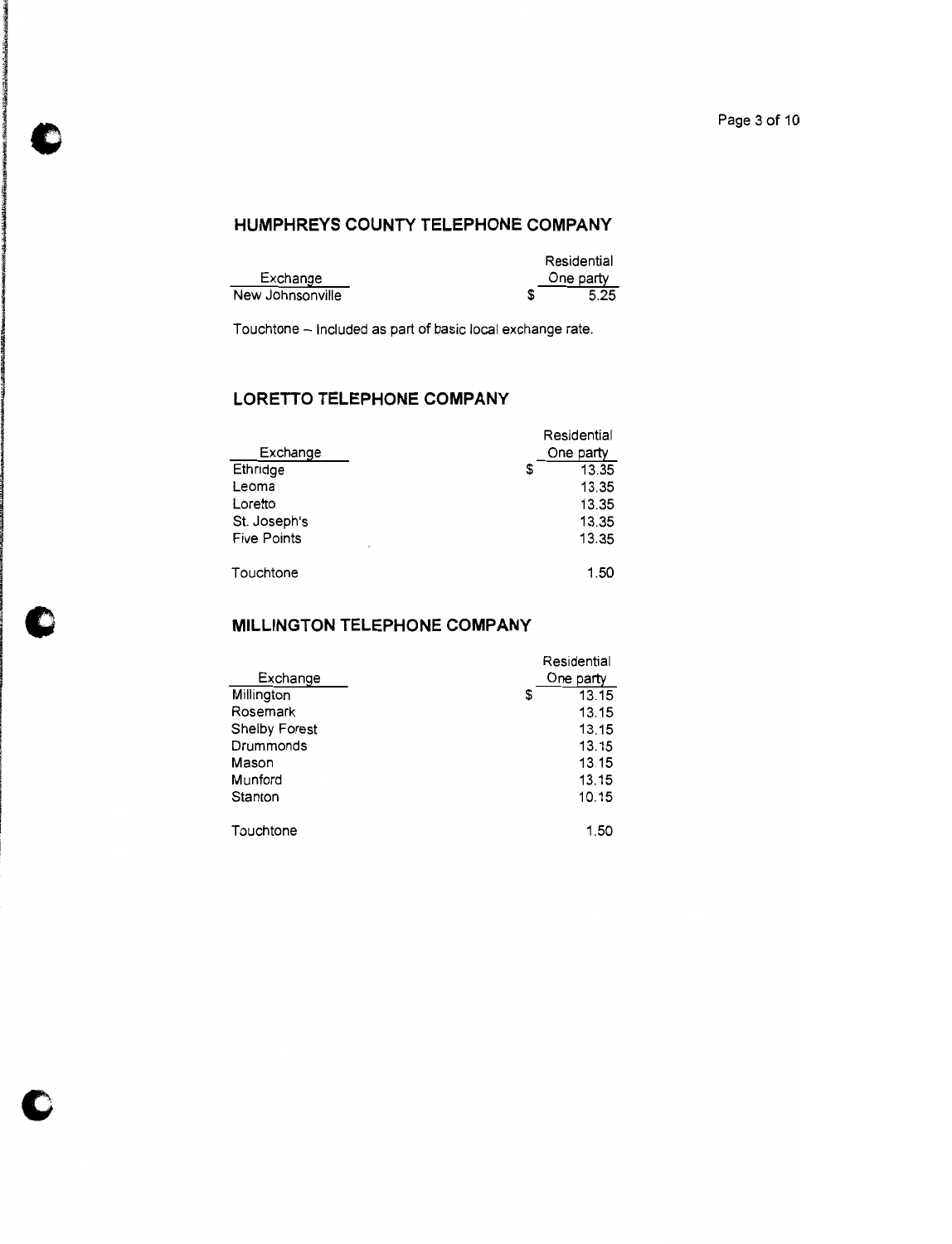## CENTURYTEL OF OOLTEWAH-COLLEGEDALE

|             |   | Residential |
|-------------|---|-------------|
| Exchange    |   | One party   |
| Apison      | S | 11.85       |
| Collegedale |   | 11.85       |
| Ooltweah    |   | 11.85       |
|             |   |             |
| Touchtone   |   | 2.00        |

## PEOPLES TELEPHONE COMPANY

|                 | Residential |
|-----------------|-------------|
| Exchange        | One party   |
| Erin            | 1.91<br>S   |
| Henry           | 1.91        |
| Tennessee Ridge | 1.91        |

Touchtone -- Included as part of basic local exchange rate.

## TELLICO TELEPHONE COMPANY

| Exchange              | Residential<br>One party |
|-----------------------|--------------------------|
|                       |                          |
| Ball Play             | 11.95<br>S               |
| <b>Coker Creek</b>    | 11.95                    |
| Niota                 | 11.95                    |
| Riceville             | 11.95                    |
| <b>Tellico Plains</b> | 11.95                    |
| Vonore                | 11.95                    |
| Englewood             | 12.85                    |

Touchtone -- Included as part of basic local exchange rate.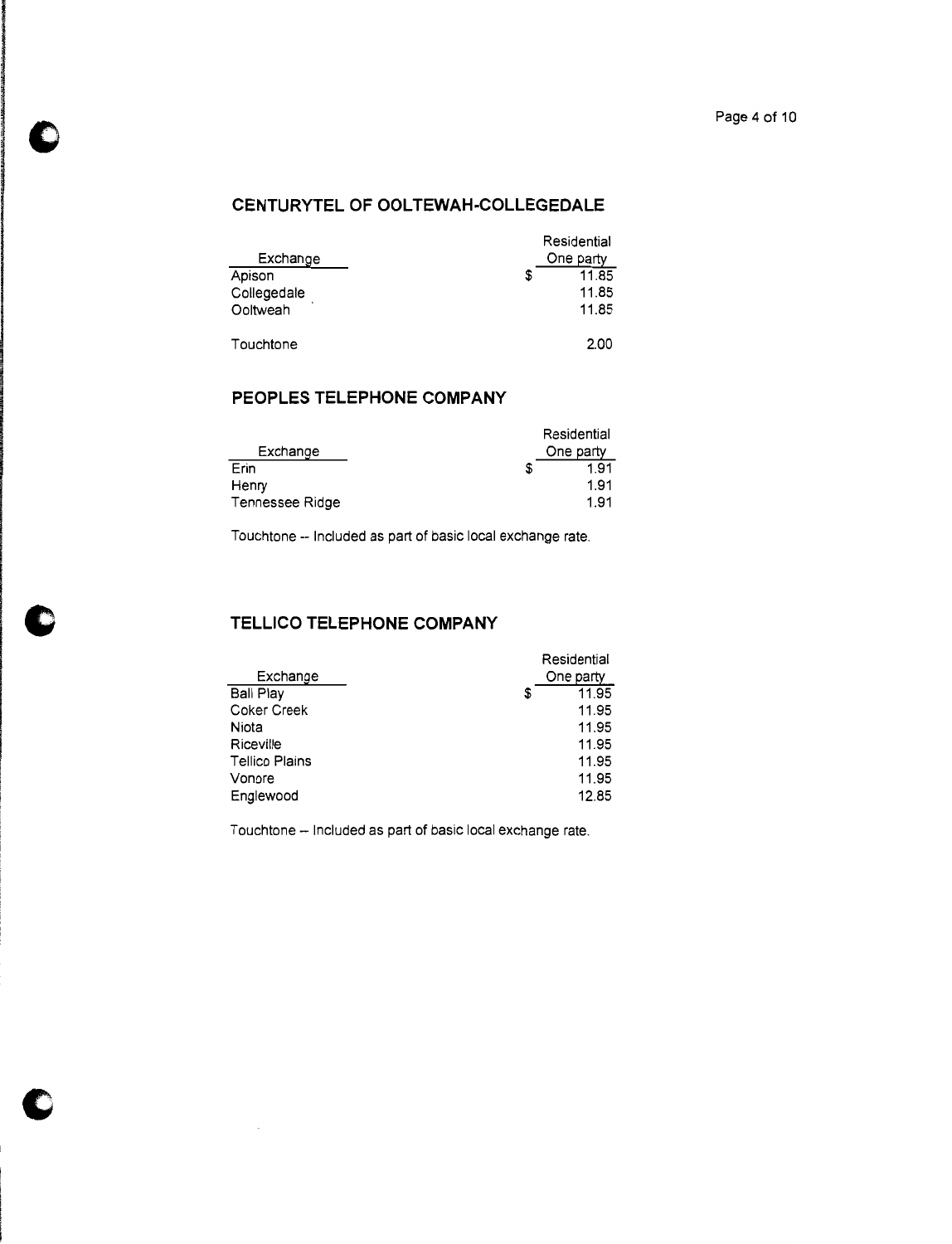# TENNESSEE TELEPHONE COMPANY

|                  | Residential |
|------------------|-------------|
| Exchange         | One party   |
| <b>Bruceton</b>  | \$<br>11.60 |
| Clifton          | 11.60       |
| Collinwood       | 11.60       |
| Cornersville     | 11.60       |
| Darden           | 11.60       |
| Decaturville     | 11.60       |
| Halls Crossroads | 11.85       |
| LaVergne         | 15.70       |
| Linden           | 11.60       |
| Lobelville       | 11.60       |
| Mt. Juliet       | 15.70       |
| Parsons          | 11.60       |
| Sardis           | 11.60       |
| Scotts Hill      | 11.60       |
| Waynesboro       | 11.60       |
|                  |             |

Touchtone - Included as part of basic local exchange rate.

# UNITED TELEPHONE COMPANY

| Exchange<br><b>Belfast</b><br>Chapel Hill<br>College Grove<br>Estill Springs<br><b>Flat Creek</b><br>Fosterville<br>Nolensville<br>Unionville | Residential<br>One party<br>8.44<br>S<br>8.44<br>8.44<br>10.44<br>8.44<br>8.44<br>13.94<br>8.44 |
|-----------------------------------------------------------------------------------------------------------------------------------------------|-------------------------------------------------------------------------------------------------|
| Touchtone                                                                                                                                     | 1.00                                                                                            |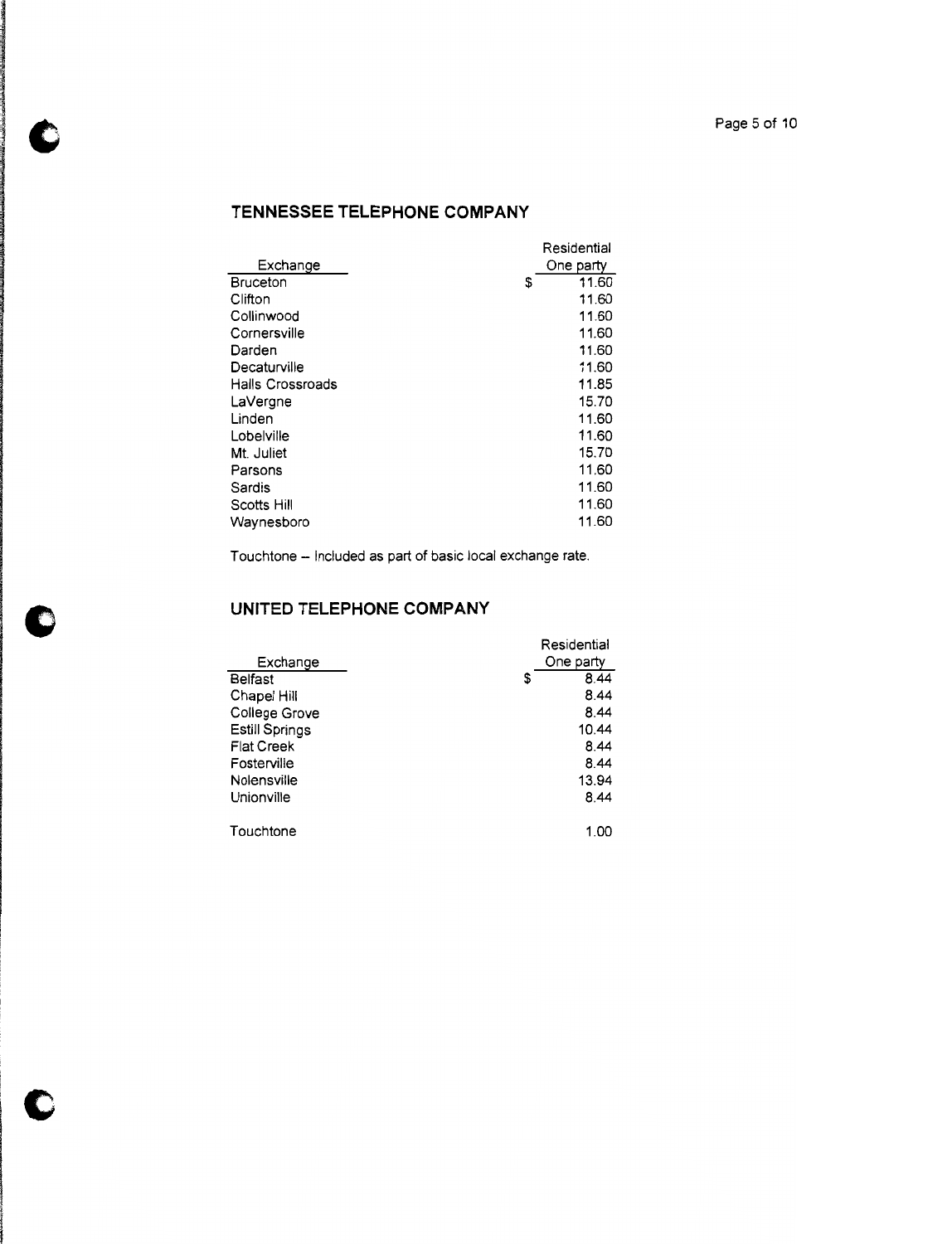#### Page 6 of 10

|                         | Residential |
|-------------------------|-------------|
| Exchange                | One Party   |
| <b>Baileyton</b>        | \$<br>17.95 |
| Biountville             | 17.95       |
| <b>Bluff City</b>       | 17.95       |
| <b>Bristol</b>          | 17.95       |
| <b>Butler</b>           | 17.95       |
| Church Hill             | 17.95       |
| Elizabethton            | 17.95       |
| Erwin                   | 17.95       |
| Fall Branch             | 17.95       |
| Greeneville             | 17.95       |
| Hampton                 | 17.95       |
| Johnson City            | 17.95       |
| Jonesborough            | 17.95       |
| Kingsport               | 17.95       |
| Limestone               | 17.95       |
| Midway - Sullivan Co.   | 17.95       |
| Midway - Washington Co. | 17.95       |
| Mosheim                 | 17.95       |
| Mountain City           | 17.95       |
| Roan Mountain           | 17.95       |
| <b>Stoney Creek</b>     | 17.95       |
| Sullivan Gardens        | 17.95       |

#### UNITED TELEPHONE SOUTHEAST d/b/a EMBARQ

1/ Includes Touchtone and LATA-Wide Toll Free Calling.

# WEST TENNESSEE TELEPHONE COMPANY

| Exchange        | Residential<br>One party |
|-----------------|--------------------------|
| Atwood          | 1.11                     |
| <b>Bradford</b> | 1.11                     |
| Rutherford      | 1.11                     |
| Trezevant       | 1 1 1                    |

Touchtone -- included as part of basic local exchange rate.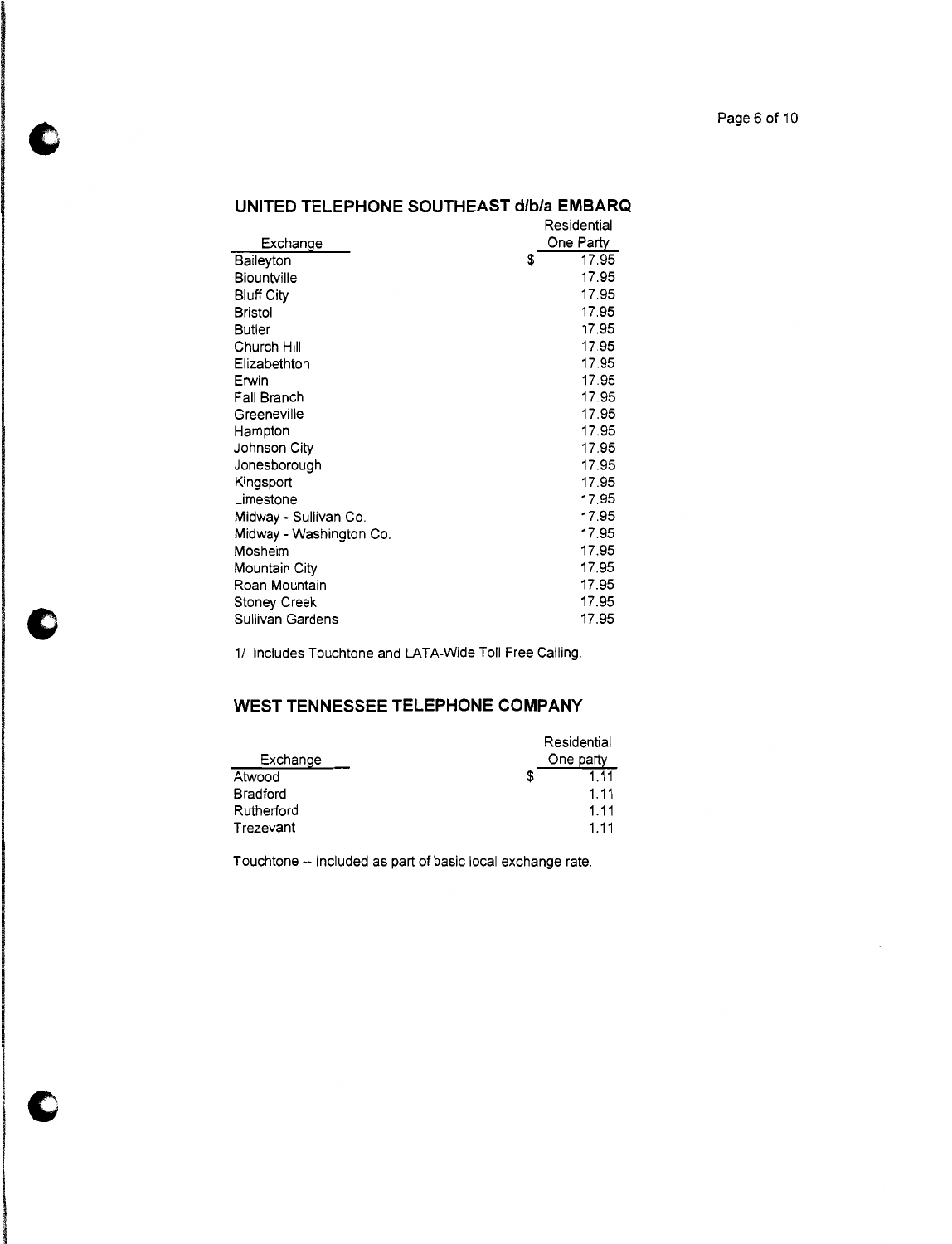## BEN LOMAND COOPERATIVE

| Exchange            |   | Residential<br>One Partv |
|---------------------|---|--------------------------|
| Beech Grove         | S | 11.70                    |
| Beersheba-Altamount |   | 11.70                    |
| Bon Decroft         |   | 11.70                    |
| Centertown          |   | 11.70                    |
| Dibrell             |   | 11.70                    |
| Doyle               |   | 11.70                    |
| Hillsboro           |   | 11.70                    |
| Laager              |   | 11.70                    |
| Mcminnville Rural   |   | 11.70                    |
| Monteagle           |   | 11.70                    |
| Old Zion            |   | 11.70                    |
| Pelham              |   | 11.70                    |
| Rock Island         |   | 11.70                    |
| Sparta Rural        |   | 11.70                    |
| Spencer             |   | 11.70                    |
| <b>Tracy City</b>   |   | 11.70                    |
| Viola               |   | 11.70                    |

Touchtone - Included as part of basic local exchange rate.

# **BLEDSOE COOPERATIVE**

|                         |   | Residential |
|-------------------------|---|-------------|
| Exchange                |   | One Party   |
| College Station         | S | 11.70       |
| Dunlap                  |   | 11.70       |
| <b>Fall Creek Falls</b> |   | 11.70       |
| Nine Mile               |   | 11.70       |
| Pikeville               |   | 11.70       |

Touchtone - Included as part of basic local exchange rate.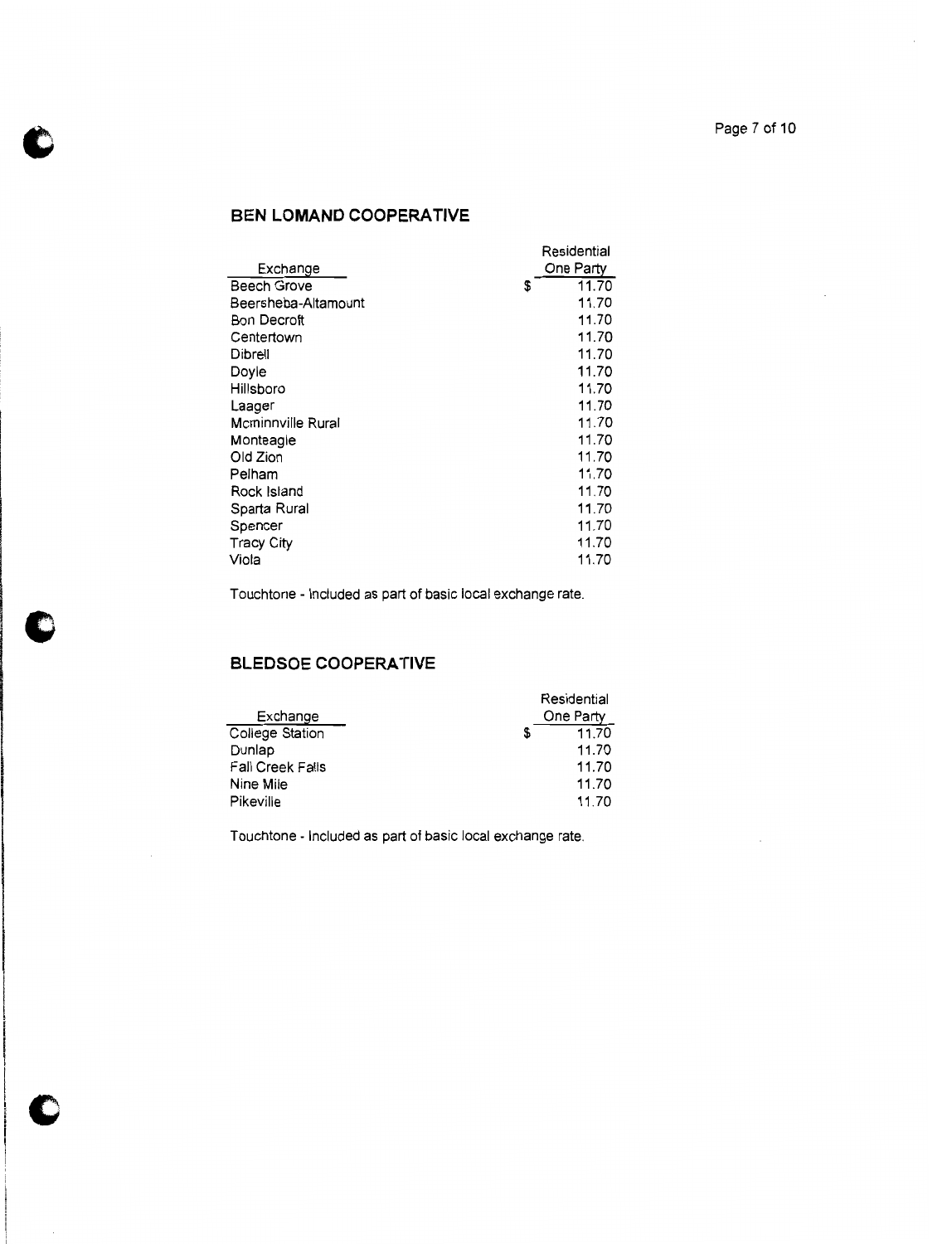# DCT COMMUNICATIONS (Formerly Dekalb Cooperative)

|                 |   | Residential |
|-----------------|---|-------------|
| Exchange        |   | One Party   |
| Alexandria      | S | 12.75       |
| Auburntown      |   | 12.75       |
| Gordonsville    |   | 12.75       |
| Liberty         |   | 12.75       |
| Milton          |   | 12.75       |
| Norene          |   | 12.75       |
| Smithville      |   | 12.75       |
| Temperance Hall |   | 12.75       |
| Woodbury        |   | 12.75       |
| Woodland        |   | 12.75       |
| Touchtone       |   | 1.50        |
|                 |   |             |

# **HIGHLAND COOPERATIVE**

| Exchange       |   | Residential<br>One Party |
|----------------|---|--------------------------|
| Deer Lodge     | S | 9.73                     |
| Huntsville     |   | 9.73                     |
| Oakdale        |   | 9.73                     |
| Oneida         |   | 9.73                     |
| Petros         |   | 9.73                     |
| <b>Robbins</b> |   | 9.73                     |
| Sunbright      |   | 9.73                     |
| Wartburg       |   | 9.73                     |
|                |   |                          |
| Touchtone      |   | 0.95                     |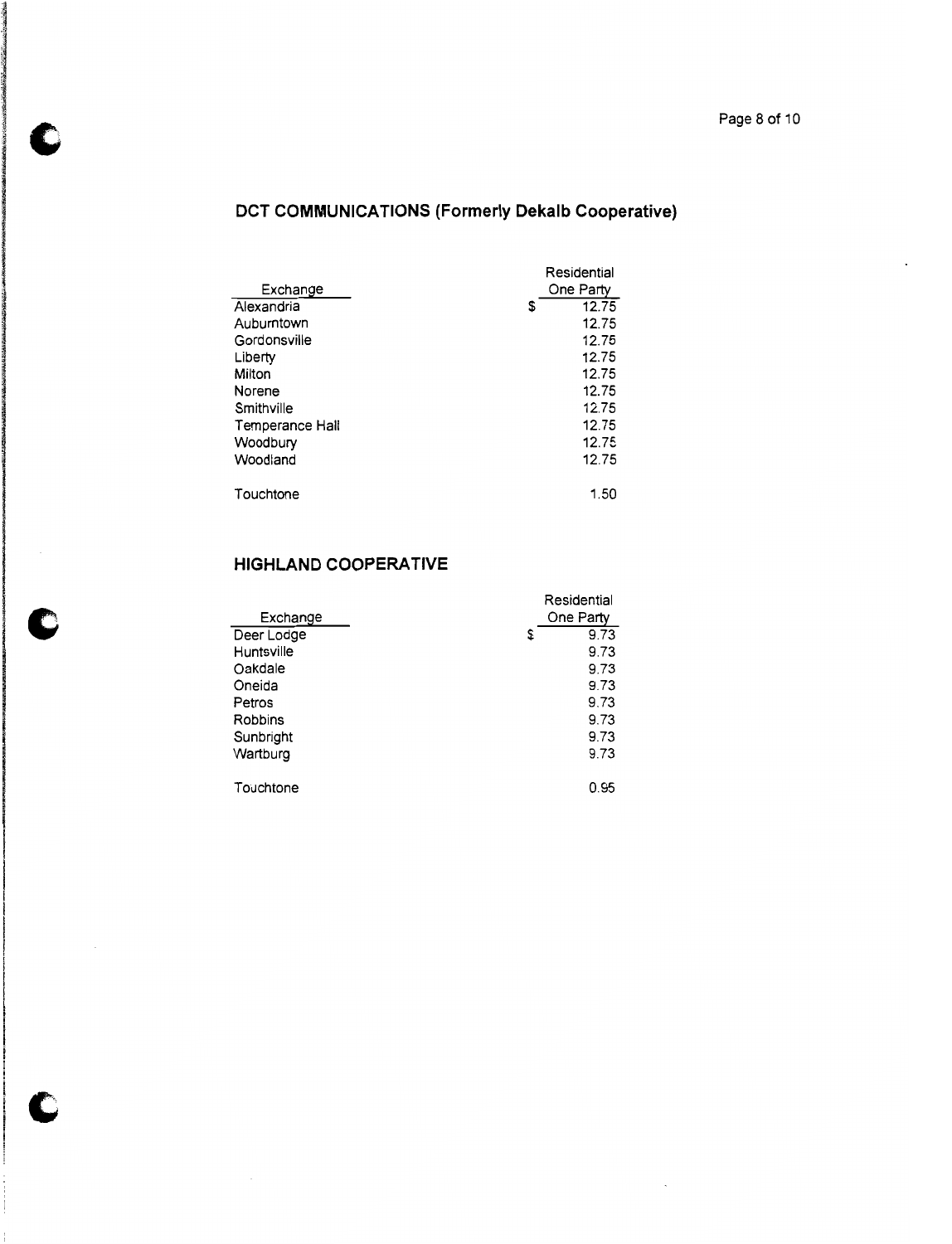# NORTH CENTRAL COOPERATIVE

|                        |   | Residential |
|------------------------|---|-------------|
| Exchange               |   | One Party   |
| Bethpage               | S | 14.90       |
| Defeated               |   | 14.90       |
| Green Grove            |   | 14.90       |
| Hillsdale              |   | 14.90       |
| Lafayette              |   | 14.90       |
| Oak Grove              |   | 14.90       |
| Pleasant Shade         |   | 14.90       |
| Red Boiling Springs    |   | 14.90       |
| Westmoreland           |   | 14.90       |
| Scottsville Rural (KY) |   | 14.90       |

Touchtone - Included as part of basic local exchange rate.

# **TWIN LAKES COOPERATIVE**

|                       | Residential |
|-----------------------|-------------|
| Exchange              | One Party   |
| <b>Baxter</b>         | \$<br>10.50 |
| Byrdstown             | 10.50       |
| Celina                | 10.50       |
| <b>Chestnut Mound</b> | 10.50       |
| Clarkrange            | 10.50       |
| Cookeville South      | 10.50       |
| Crawford              | 10.50       |
| Gainesboro            | 10.50       |
| Granville             | 10.50       |
| Highland              | 10.50       |
| Jamestown             | 10.50       |
| Livingston            | 10.50       |
| Moss                  | 10.50       |
| North Springs         | 10.50       |
| Rickman               | 10.50       |

Touchtone - included as part of basic local exchange rate.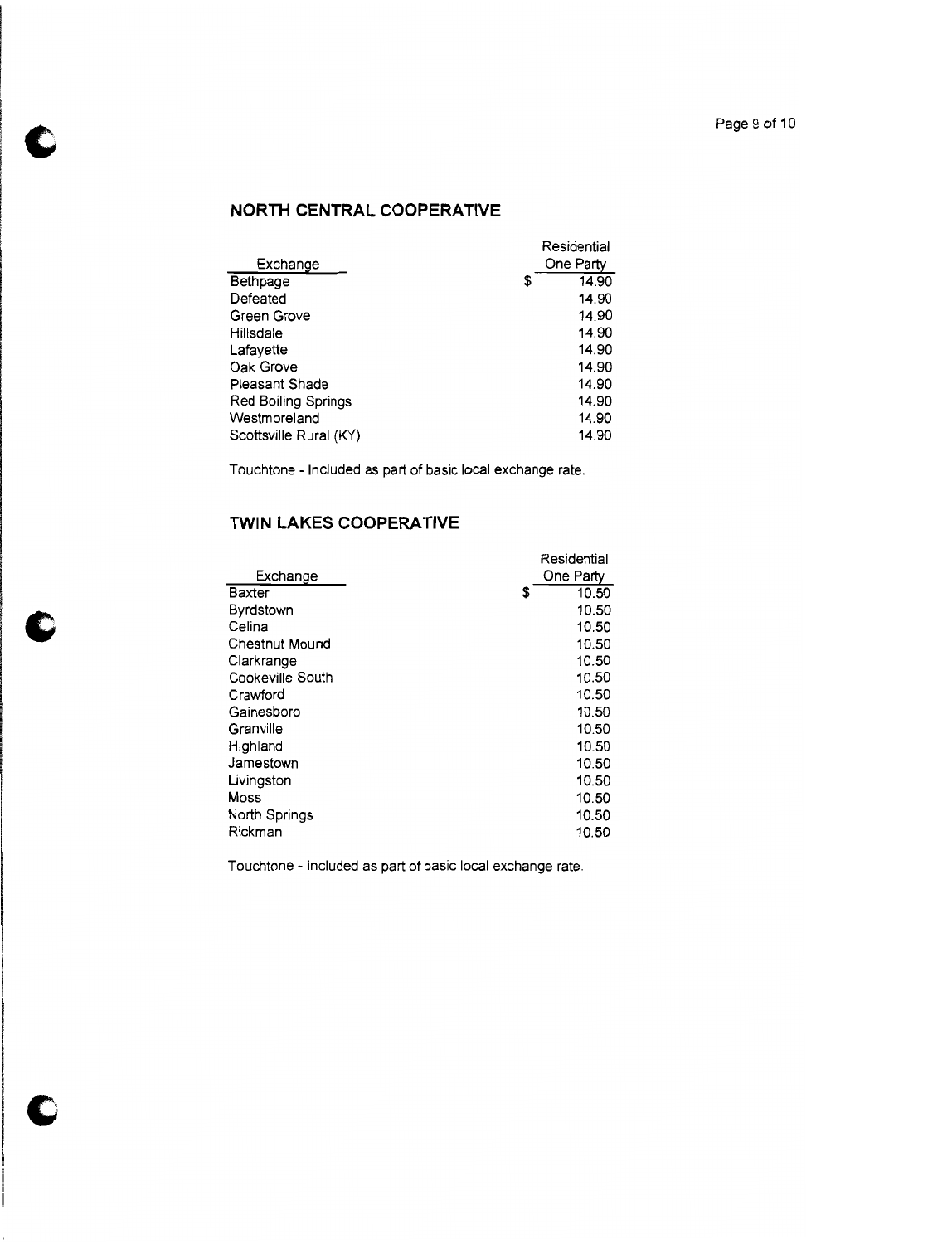# WEST KENTUCKY COOPERATIVE

|               | Residential |  |
|---------------|-------------|--|
| Exchange      | One Party   |  |
| Cottage Grove | 14.56       |  |
| Cypress       | 14.56       |  |
| Puryear       | 14.56       |  |

Touchtone - Included as part of basic local exchange rate.

## YORKVILLE COOPERATIVE

|            | Residential |
|------------|-------------|
| Exchange   | One Party   |
| Brazil     | 14.56       |
| Mason Hall | 14.56       |
| Trimble    | 14.56       |
| Yorkville  |             |

Touchtone - Included as part of basic local exchange rate.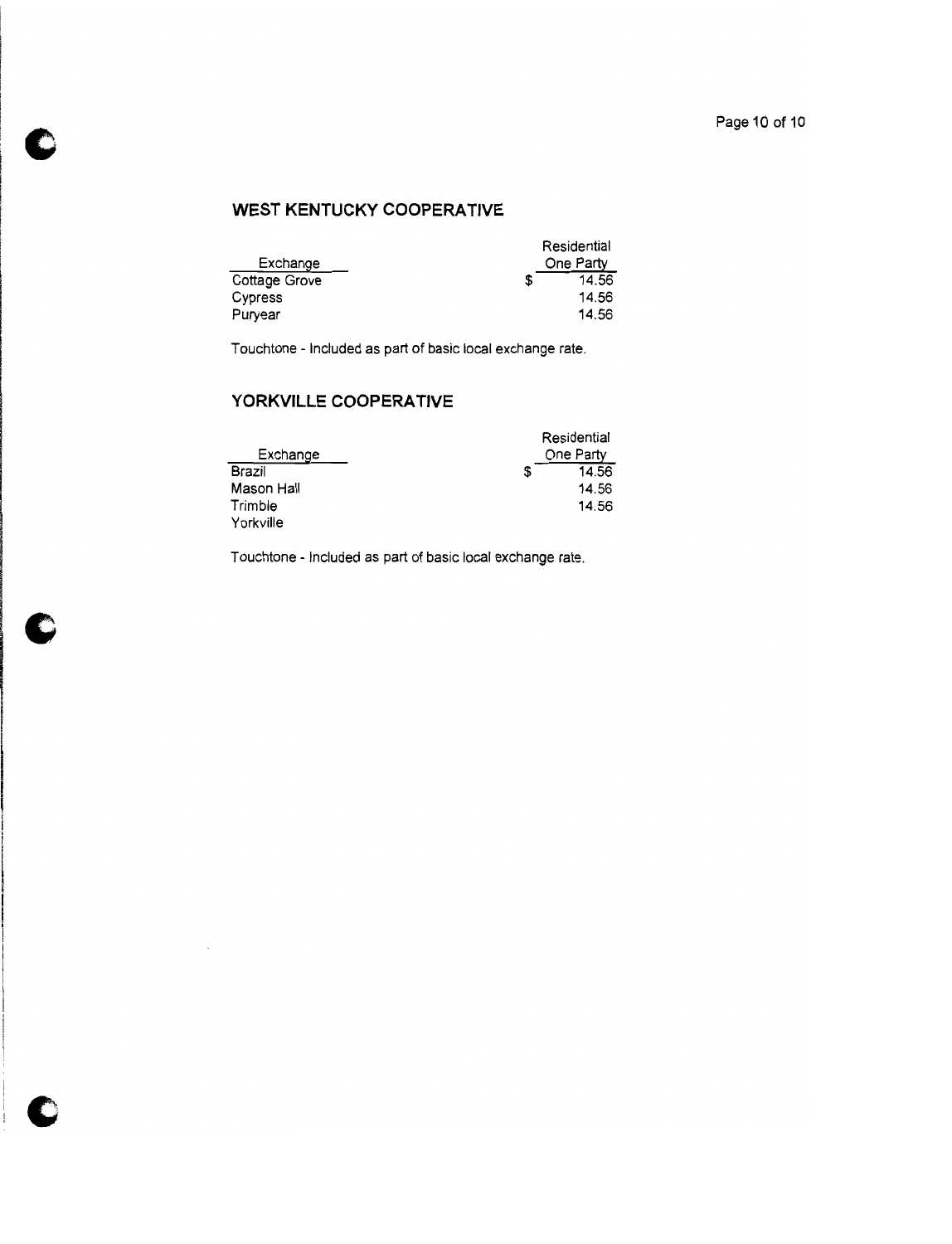$\lambda$ 

#### BILLED ACCESS MINUTES OF USE **2000 THROUGH 2008**

| TELEPHONE COMPANY A/            |    | 2004        | 2005        | 2006        | 2007        | 2008          |
|---------------------------------|----|-------------|-------------|-------------|-------------|---------------|
| Ardmore                         | B/ | 5.078.039   | 5.224,010   | 5.117.574   | 4,972,633   | 4,260,173     |
| Century-Adamsville              |    | 15,676,445  | 12.699.457  | 11,272,386  | 11.504.590  | 12,232.598    |
| Century-Claiborne               |    | 16,045,492  | 14.943.336  | 14.287,489  | 13.342.470  | 12.433.504    |
| Century-Ooltewah-Collegedale    |    | 6,378,376   | 6,586,414   | 6.586.874   | 6,556,060   | 7.381.369     |
| Citizens of TN d/b/a Frontier   |    | 248.541.197 | 136,616,705 | 107,997,266 | 106.808.629 | 195.595.081   |
| Citizens-Vol St. d/b/a Frontier |    | 42,034,084  | 23.876.256  | 28.122.035  | 32,873,108  | 28,653,624    |
| Concord                         |    | 27,183,874  | 26.439.266  | 19.030.472  | 16.817,575  | 16,817,575 C/ |
| Crockett                        |    | 20.193.578  | 20.342.329  | 19.065.899  | 16,038,777  | 12,893,800    |
| Humphreys County                |    | 7,351,986   | 7.257.225   | 6.574.938   | 5.970.018   | 5.496.699     |
| Loretto                         |    | 16.056.611  | 11,977,469  | 10.230.936  | 9.282.352   | 8,232,301     |
| Millington                      |    | 22.920.024  | 21.940.232  | 21.994.026  | 22.227.623  | 19.352.717    |
| Peoples                         |    | 20.952.128  | 23.479.294  | 26,458,906  | 22,819,583  | 20.171.156    |
| Tellico                         |    | 27.014.563  | 24.979.472  | 21.052.404  | 16,323,341  | 16,323,341 C/ |
| Tennessee Telephone             |    | 138.146.759 | 135.696.554 | 100.401.176 | 89.871.214  | 72,493,549    |
| United Telephone                |    | 39.845.499  | 34.525.591  | 32,978.411  | 39,359,872  | 36,203,338    |
| <b>West Tennessee</b>           |    | 18.034.567  | 18.367.852  | 17,349,463  | 14.392.377  | 8,116,682     |
| Total                           |    | 671.453.222 | 524,951,462 | 448.520.255 | 429.160.222 | 476.657.507   |

Source: Annual Reports filed with the TRA.

A/ Telephone cooperative data not available.

B/ Percentage of Ardmore, TN access lines to Ardmore, AL access lines \* total switched access minutes.

C/ 2007 Data used.

 $\mathcal{A}$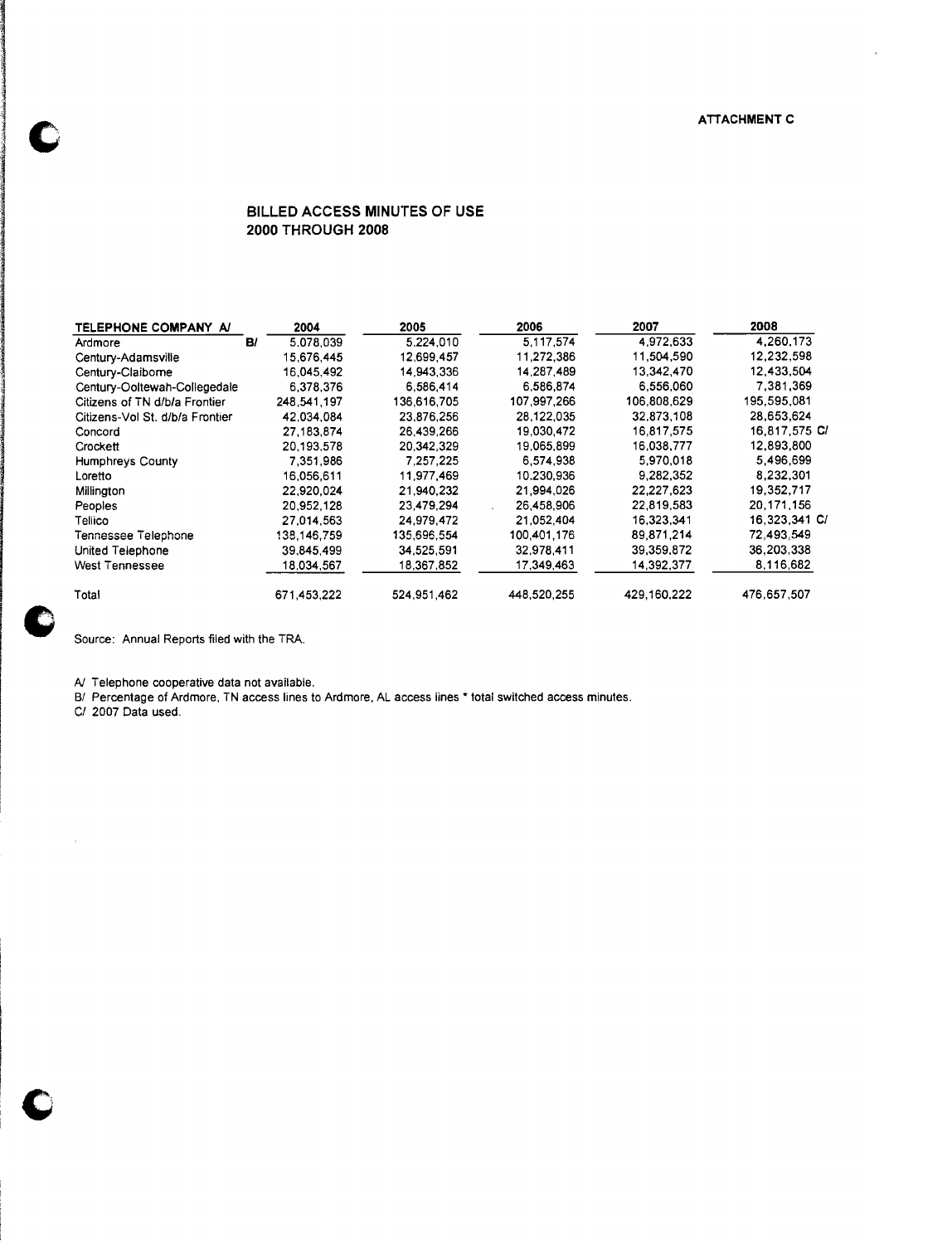#### **ATTACHMENT D**

# **ESTIMATED PAYMENTS RECEIVED** FROM TRAF PER RESIDENTIAL LINE

|                                                 |    | <b>PAYMENT</b><br><b>PER LINE</b> | <b>ANNUAL</b><br><b>PAYMENT</b> |
|-------------------------------------------------|----|-----------------------------------|---------------------------------|
| TELEPHONE COMPANY A/<br><b>Humphreys County</b> | \$ | <b>RESIDENTIAL</b><br>29.14       | \$<br>426,660                   |
| Peoples Telephone                               |    | 24.23                             | 1,128,153                       |
| Crockett Telephone                              |    | 17.92                             | 590,394                         |
| United Telephone                                |    | 10.80                             | 1,695,728                       |
| <b>West Tennessee</b>                           |    | 9.91                              | 366,809                         |
| Tennessee Telephone                             |    | 7.97                              | 4,067,056                       |
| Loretto                                         |    | 7.96                              | 423,206                         |
| Century Telephone Ooltewah-Coll.                |    | 7.91                              | 471,633                         |
| Tellico                                         |    | 7.63                              | 663,708                         |
| Concord                                         |    | 7.13                              | 962,836                         |
| Century Telephone of Claiborne                  |    | 6.94                              | 540,385                         |
| Century Telephone of Adamsville                 |    | 6.90                              | 449,939                         |
| Citizens of TN d/b/a Frontier                   | B/ | 6.18                              | 3,334,526                       |
| Citizens of the Vol State d/b/a/ Frontier       |    | 4.94                              | 818,405                         |
| Ardmore                                         |    | 4.86                              | 129,241                         |
| Millington                                      |    | 0.51                              | 113,526                         |
| Total                                           |    |                                   | \$<br>16, 182, 205              |

 $\ddot{\phantom{0}}$ 

NOTE: Lost revenues and access lines based upon information contained in annual reports and other sources on file with the Tennessee Regulatory Authority.

A/ Data from cooperatives unavailable.<br>B/ 2007 data used.